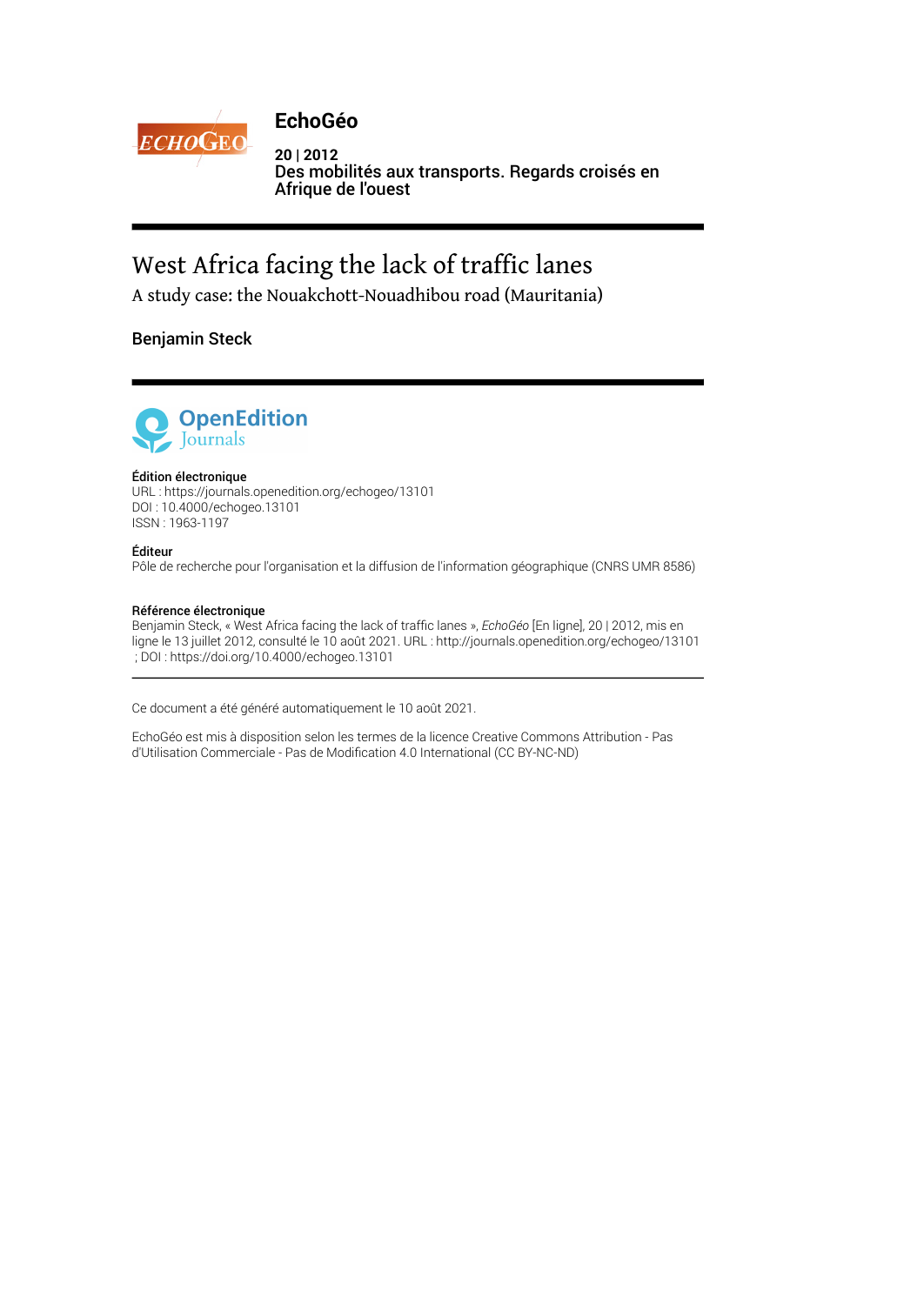# West Africa facing the lack of traffic lanes

A study case: the Nouakchott-Nouadhibou road (Mauritania)

Benjamin Steck

The mystery of Africa was at least a question of traffic lanes and mechanical traction vehicles! Therefore other mysteries could appear tomorrow, as in Africa, a pure question of modernization of the means of transport! Alberto Moravia, African walks, 1987

1 To develop their resources and their capabilities (Sen, 2001) the African States in general, and the western ones in particular, must confront the weakness of their transportation networks which are crucial vectors of development. This fact has been demonstrated by many scholars, seeking to demonstrate the role of transportation networks in the territorial structuration of the world (Taaffe, Morrill, Gould, 1963; Rimmer, 1977; Hoyle and Knowles, 1998; Debrie, Eliot, Steck, 2003). Roads are both the condition and the materialization of exchange (Plassard, 1995; Offner, Pumain, 1996; Gasser et al., 2004). Furthermore, without roads, nothing can be done to establish an effective process of development. People are claiming roads as instruments of their mobility and as the means to attempt better conditions of life. How could it be possible to go to school, to hospital, or to market place without roads? How could it be possible to sell the products of agricultural activities? How could it be possible to satisfy ordinary needs which are increasing, according to a perception of other ways of life lived abroad, consuming many more manufactured goods? This paper aims to contribute to a better understanding of the role of roads as instruments of development (Porter, 1995; Grieco, 2009). In a first part, it will draw a kind of panorama of the problems which African countries have to face in the field of transport infrastructures. In the second part, it will demonstrate some of the main effects of opening a new road, based on the example of the Nouakchott-Nouadhibou road in Mauritania. In a third part, we shall highlight the question of accessibility.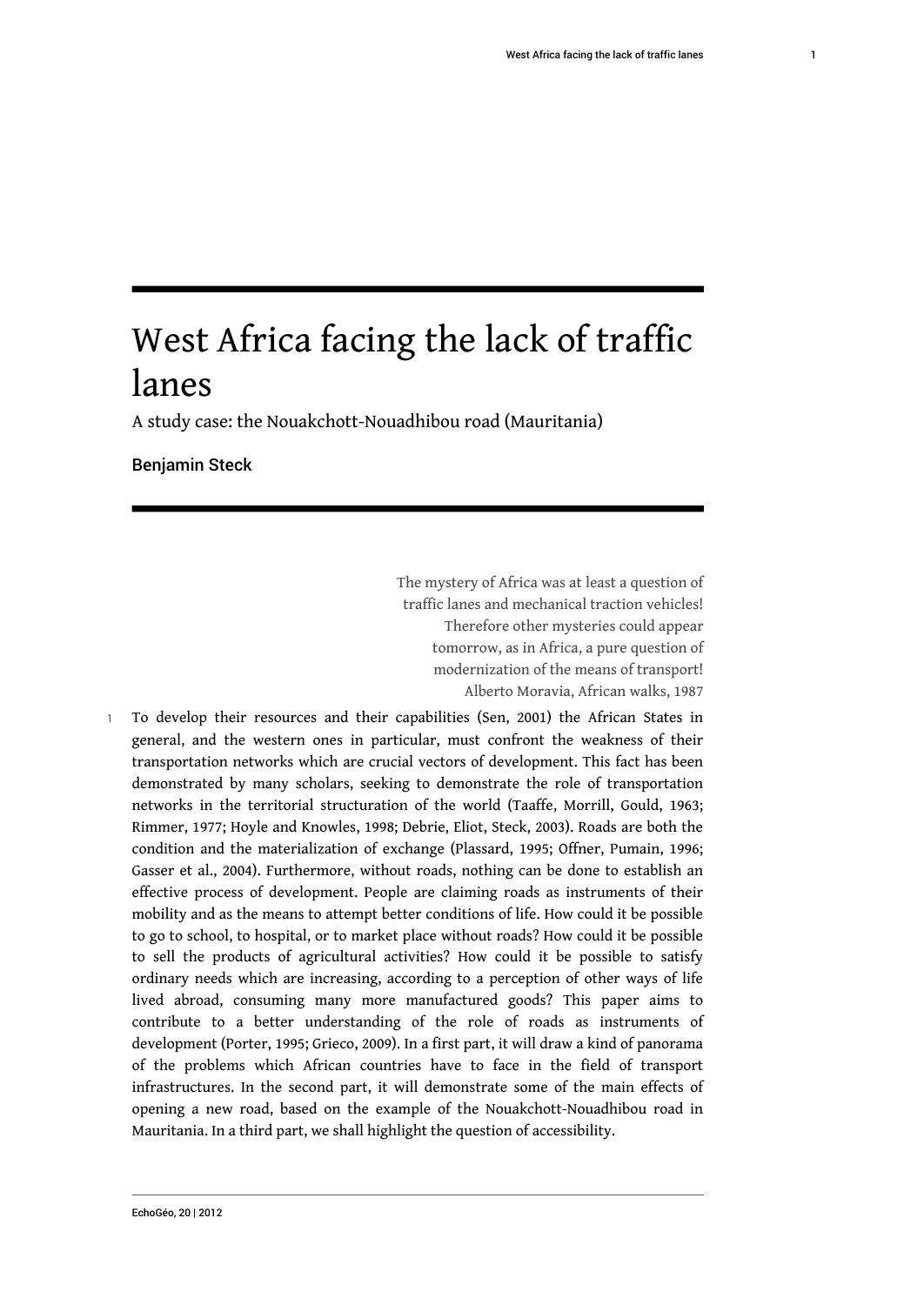# The lack of solid roads

2 In Africa, the inadequate provision of solid roads produces serious negative effects. In Africa, there is only 6.84 km of road for every 100 km² (UNECA, 2007), much less than in South America (12 km per 100 km<sup>2</sup>) and Asia (18 km per 100 km<sup>2</sup>). The development process is limited by a reduction of the fluidity of traffic concerning both the movement of people and that of goods. But beyond strictly economic imperatives, this issue is particularly acute for African States. Such territories reveal the heritage of colonization, which means that boundaries drawn by European countries have been accepted by independent States as the expression of their own sovereignty. At the same time, African States are moving towards large supranational entities that aim to open up their economies to the global system of worldwide exchange. Even though they need to achieve the building of national space, African States must also connect their infrastructure into a growing process of network creation within the evolving regional system. In so doing, they are rediscovering old configurations of terrestrial networks established prior to colonization. These links shaped spatial configurations that have been disrupted and displaced by new routes, namely those ordered by the logic of foreign domination (Debrie and Steck, 2001). Employed by dynamic local economic actors, these older networks have never completely disappeared. But the establishment of borders and the necessities of globalization, promoted by colonization, opened new transport routes. Networks are thus at the junction of political, social and economic imperatives. Networks are the condition to emergence of national consciousness based on sovereign territorial entities. At the same time, networks are the main path toward development because they are the means for the dissemination of progress.



Illustration 1 - The primary roads in Africa

UNECA, 2007.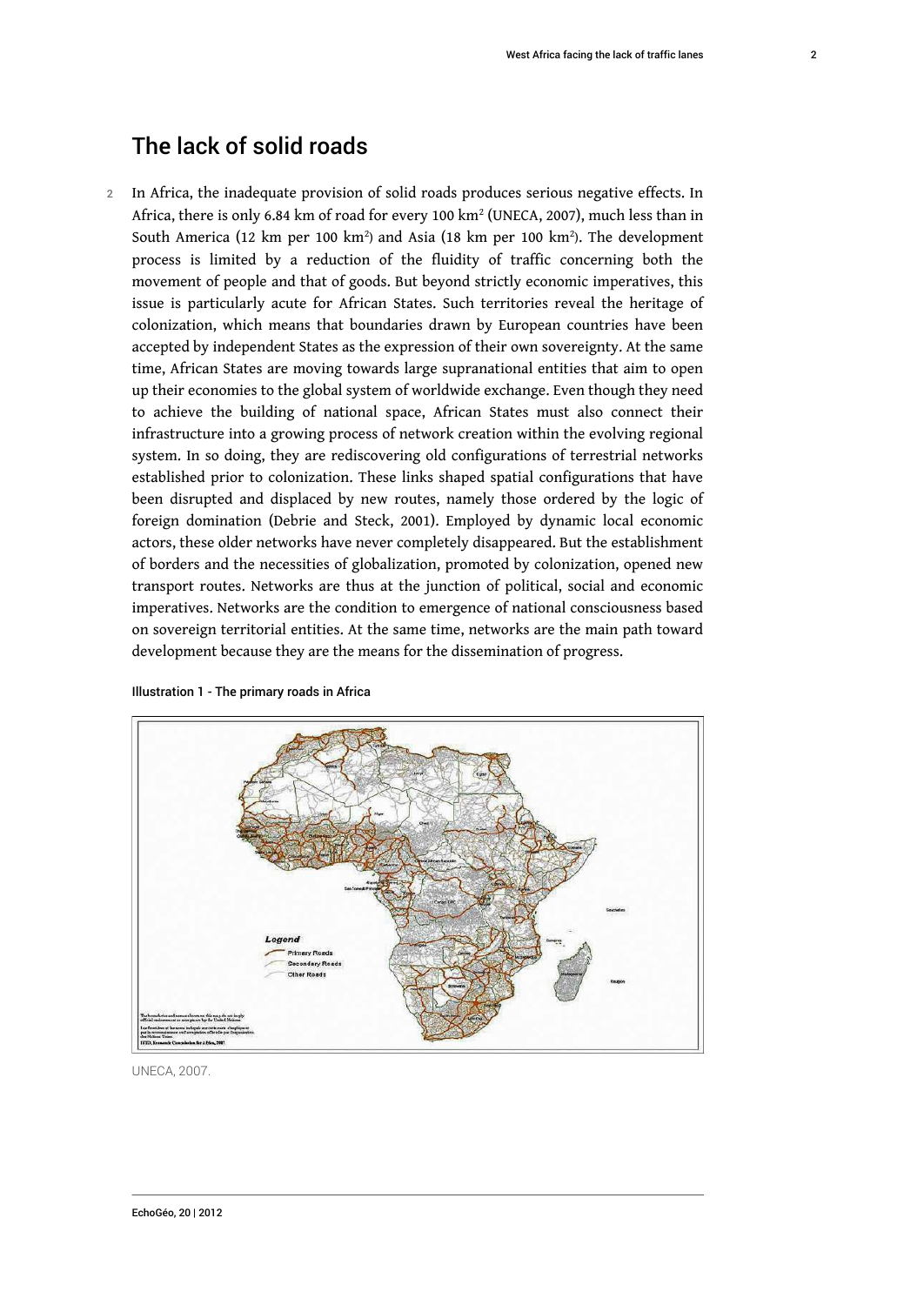### The asphalt road, a necessity

- 3 Networks of highways, temporary tracks, permanent tracks, strengthened tracks, asphalt roads, and motorways, are decisive for the future. Undoubtedly there is an emergency to modernize and develop rail tracks, which in theory are effective tools for assisting development in poor countries. But, as railway companies are often in a condition of disturbing neglect, they serve only a small part of West Africa and mostly for the transportation of goods (Chaléard, Chanson-Jabeur, Béranger, 2006). At the same time, the benefits of air transport are evident as an instrument in the opening up of territory and in the reduction of distance, but their capabilities are limited and the situation caused by the effects of world air transport deregulation has made them worse. It could be possible also to use waterways, such as the Senegal, Niger, and Congo rivers, which could play a major role in regional communication but these watercourses are so far unable to satisfy the requirements of modern transport, whatever the institutional structures in place, such as the OMVS (Organisation pour la mise en valeur du fleuve Sénégal: [http://www.omvs.org](http://www.omvs.org/)).
- In West Africa, roads still provide the major pathway to territorial development and integration into the regional and global trade system, carrying at least 80 % of the goods traffic (UNECA, 2007)), even if international institutions and many governments in the global North want to limit the use of cars and trucks. The main corridors setting up new territories in Africa are mostly road corridors (Pelletier, Alix, 2011). But it is not enough to create new tracks or to maintain old ones. Beyond a rather sterile debate on the choice between installing major infrastructures or networks of local routes, asphalt roads provide the link sought by the people, by transport operators, and also by local and national authorities. Roads improve mobility by offering greater efficiency of displacement. Asphalt roads allow traffic to move at speeds greater than those possible along tracks. Although there is no universally significant average value, experience shows that the maximum speeds on asphalt roads may be more than 80 kilometers per hour, while on many tracks, they are often reduced to 20 or 30 kilometers per hour. To be successful, the road must be in good condition and without major degradation, which is unfortunately not always the case. Asphalt roads avoid the risk of dust being raised by vehicles on dirt tracks during the dry season, especially the hazards resulting from reduced visibility. They remove the discomfort of driving on a so-called corrugated road. They reduce mechanical risks concerning brakes, steering, tyres, and suspension. They also diminish the risk of loss of control when tracks are transformed into a kind of marsh during the rainy season. Asphalt roads allow movement throughout the year, even during the rainy season and the period of floods, and are especially effective when bridges or dikes have been built. In other words, asphalt roads can lead to lower transportation costs, permitting more flows in a common unit of time and providing increased security, unless excessive speed, unfriendly driving practices and poor maintenance of vehicles reduce these positive effects. Difficulties can also be reduced by maintaining the roads in good condition. It is common that degraded roads are duplicated by diversions on to spontaneous tracks adopted by drivers. Indeed, it is not enough to have a linear form of asphalt; it must also be kept in good condition. The financial means of the States concerned are unfortunately often inadequate to keep the roads in good enough order to satisfy the needs of mobility. To create new asphalt roads, African States can obtain international funding, mostly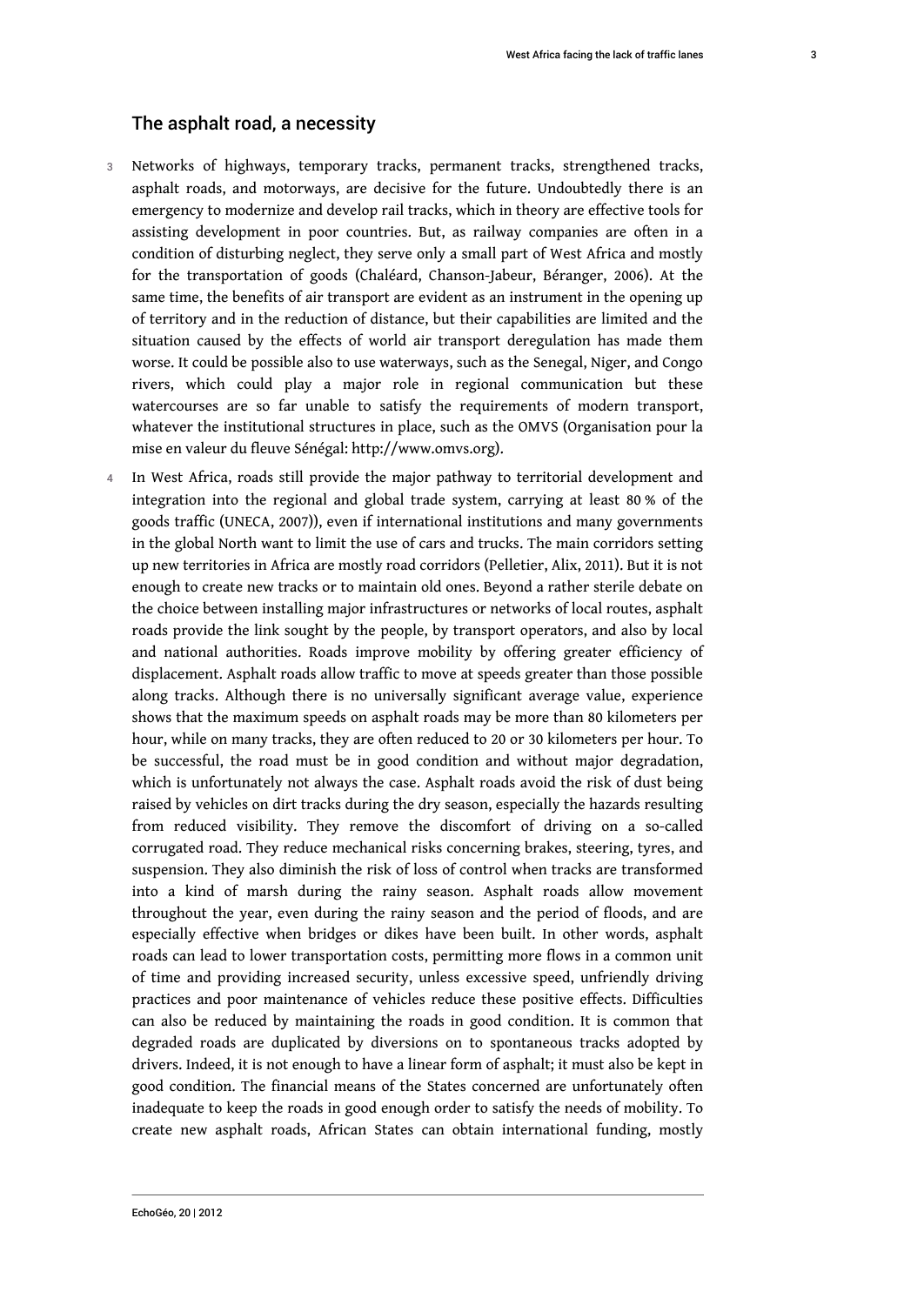4

multilateral in character, through the World Bank and other agencies. But for maintenance, they must rely primarily on their own internal resources.

# The architecture of the networks of asphalt roads is controlled by borders

- 5 Colonization did not bequeath many asphalt roads to Africa and five decades of independence and development, claimed as sovereign, have not led to decisive results, even if the linear growth is sometimes spectacular in some States, as for example in Nigeria. Networks are first and foremost all national. A border effect is very evident. It is the result of former colonial rivalries as well as the failure of programmes of regional integration organized by colonization, such as the AOF (French West Africa). It has also to do with the will of governments after independence to build a State that can be recognized by all the populations living in it, as has been observed everywhere in the world (Debrie, 2010). In other words, States have preferred infrastructure policies contributing to build a real sense of national belonging rather than to promoting transnational infrastructure programmes, for fear of generating centrifugal forces. Today, crossing borders by asphalt roads constitutes one of the most important challenges. The lack of modern roadways connecting States is an obstacle weakening both the expression of economic integration and actual progress along that path. But, at the same time, economic differentials caused by the borders, have also encouraged activities; indeed, borders are also creative places (Grégoire et Labazée, 1993).
- 6 In an extended West Africa, from Mauritania to Congo, there were only twenty-eight border crossings on asphalt roads in the 1990s. The situation has improved since 2000 but there are still not enough. Among the continental States, seven have no hardsurface road linkages with neighbouring States; three have only one. Most asphalt border links are internal to the West African area. There is only one asphalt link between West Africa and North Africa (Morocco, Algeria, Libya), namely the western route between Morocco and Senegal via Mauritania, achieved by the opening of the Nouakchott-Nouadhibou road in 2004. Links between capitals are almost completed in West Africa, but they are very new and the network is only composed of single roads connecting the capitals of those States.

#### An incomplete network

7 One can observe two roughly parallel axes, from West to East: one in the North, linking Mauritania to Chad, the other in the South, "the coastal line", between Senegal and Cameroon, even though this is not fully completed. These two main highways are linked together by North-South asphalt roads, a sign of continuing development. However, vast territories remain that are completely deprived of modern highways, particularly between Senegal and the Ivory Coast in this region of the southern rivers, in which one finds some of the poorest and politically most unstable States in the world. In this area, some of the most atrocious civil wars took place in past decades. It involves Guinea Bissau, Guinea, Sierra Leone and Liberia. The network is also deficient from Chad to Congo through Cameroon and the Central African Republic, in the peripheries of Central Africa, which are sparsely populated, poorly equipped, and composed of difficult forest environments. To the North, the vast desert, from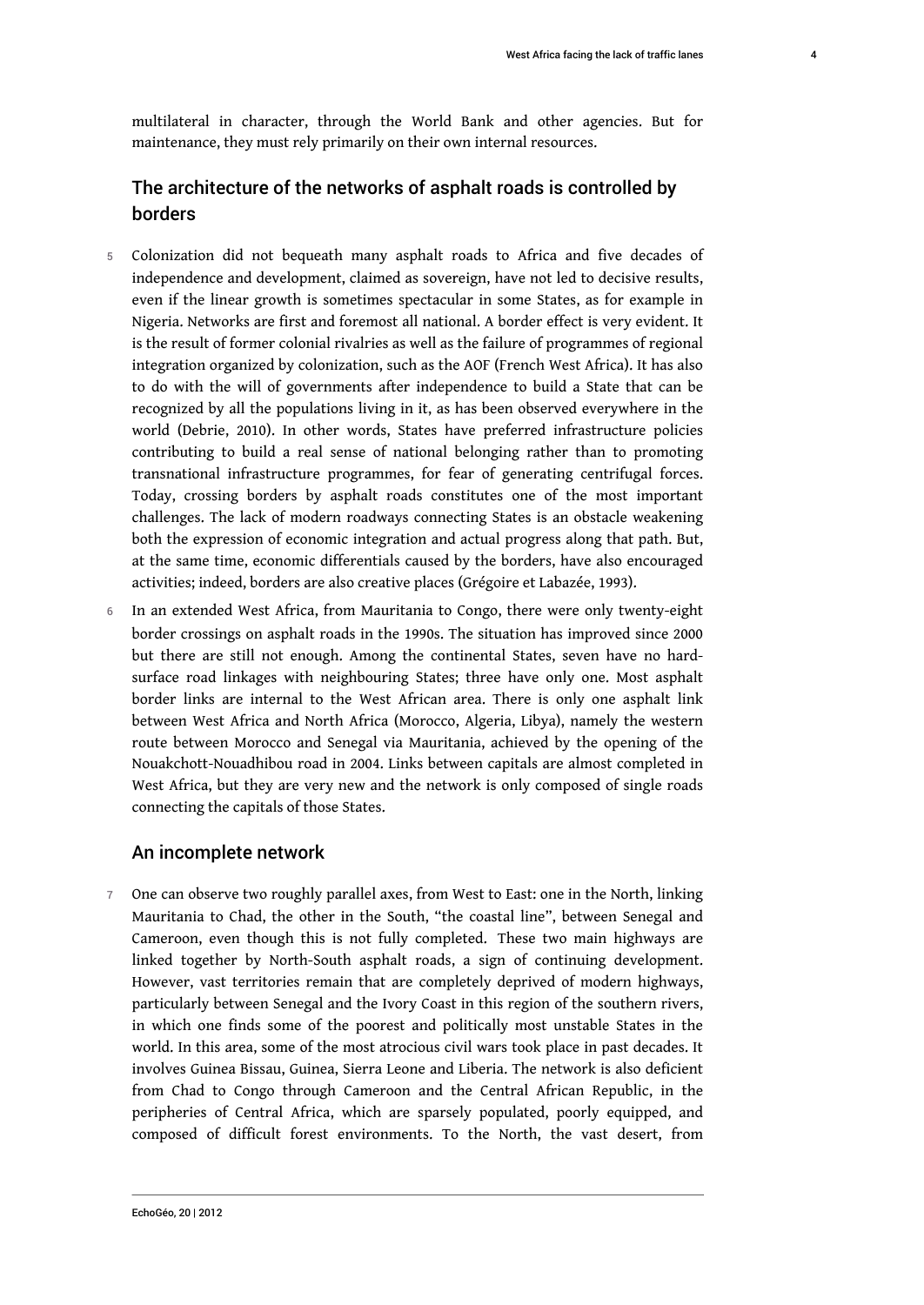Mauritania to Chad, suffers from a low density of settlement and lacks modern roads. Very ancient tracks still cross the Sahara but establishing modern links between the two shores of the desert remains an objective for the future. Morocco, Algeria, Libya are still constructing asphalt roads, opening the way to the southern States of the Sahara, but political instability is slowing down the opening of main roads through the desert.

- 8 Within this framework, one must notice the lack of reliable statistics. However, it is possible to emphasize a few special cases: Nigeria especially, but also Ghana, Côte d'Ivoire, even Senegal, Mauritania and Cameroon. Burkina Faso, for its part, is distinguished by a considerable effort to develop its central position as a major crossroads in the Sudano-Sahelian West African area, thereby allowing it to claim a vital role in the overall circulation of the region.
- 9 The surface directly served by asphalt roads appears as a good criterion of differentiation. Despite being impossible to assert its legitimacy strictly, we have chosen to consider the spaces within five kilometres of an asphalt road, which represents about an hour of walking in those societies where this is still the main means of travel. Very large disparities appear: in Guinea Bissau, Togo, Nigeria and Gambia more than 20 % of the area is located within 5 kilometres of a asphalt road, whatever the quality of the surface; then come Senegal 18 %, Côte d'Ivoire 13 %, Ghana 12 %; and at the lower end of the series, Chad 0.16 %, Central African Republic 1.03 %, Mauritania 1.78 %, Mali 1.81 %, Gabon 2.51 %, Niger 2.61 %. The average space within five kilometres of an asphalt road is only 3.5% for the whole of West Africa. One could say that the area is not in itself a relevant indicator. It would be much more legitimate to know the proportion of population affected by this proximity. That opinion is valid but it would require accurate, consistent and reliable demographic databases, which are not yet in existence. Several distinct studies have revealed the attraction of asphalt roads on the location of population. In a certain way, if the roads do not go to the people, people do go to the roads. There is a good correlation between the length of asphalt roads and population (0.96). The more a State is populated, the longer is its network. The establishment of networks is effectively conditioned by the public will to serve populations, strengthening both State and territorial control and the economy, by facilitating movements of people and of wealth. However, establishing a relationship between the length of the network and a common unit of one hundred inhabitants, does not yield such obvious results, taking into account an average regional value of 3 km of asphalt roads per 100 inhabitants. The States with small population totals form two major groups. The first brings together those where the length of the network at the disposal of 100 inhabitants is high, such as Cape Verde (47 km/100 inhab.), but also Equatorial Guinea (13 km/100 inhab), Sao Tome and Principe (8 km/100 inhab), Gambia (7 km/100 inhab), and Mauritania (7 km/100 inhab), each of which lag far behind. The second group involves States with small population totals and where the length of the road network at the disposal of each 100 inhabitants is very low, such as Chad, Benin, and Central African Republic. These differences demonstrate the inequality of wealth and of access to asphalt roads.
- 10 This inequality may be clarified by calculating the average that can be established between the length of asphalt roads and wealth produced. The regional average is 0.81 km of asphalt roads for 1 million US\$ of GNP. The correlation is still high (0.95). Cape Verde, Equatorial Guinea, and Sierra Leone head the league; Gabon, Guinea, Chad, and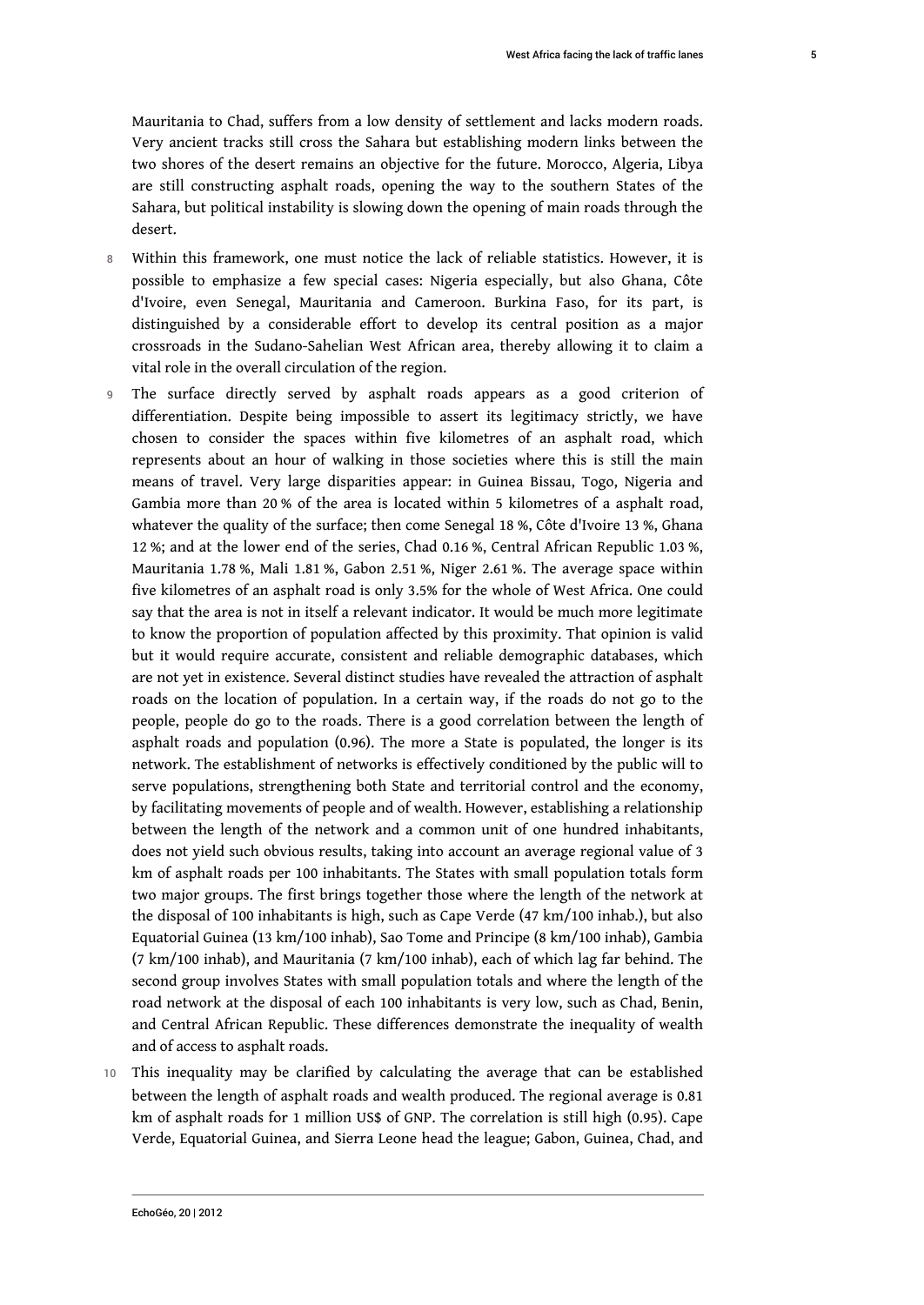Cameroon come at the bottom.. However, those differences can reveal quite dissimilar situations. The largest regional States, apart from Nigeria, in fact invest in roads less than small States, according to their GNP. There is no sample answer to the main question of the effects of new roads on the development. Increasing the linear of asphalt roads is a condition of it but not the only one. If the Côte d'Ivoire had the same index as Equatorial Guinea, it would mean that its GNP would be six times greater than it actually is. The question deserves to be asked, even if this scenario ignores many parameters that are not considered here.

11 All those questions need to be confronted to what is really going on in the proximity of people waiting for improvements in their ordinary life. The case study that follows is significant of several main evolutions observed everywhere in Western Africa, even if it's a very special case, because of the environmental challenge it has to face.

# The opening of the Nouakchott-Nouadhibou road (Mauritania)

12 Over the last decade, the "Parc National du Banc d'Arguin" (PNBA) in Mauritania, considered as one of the most important places in the world for the protection of natural environments (UNESCO world heritage), became a major territorial issue for divergent interests. Its maritime part is attractive for fishermen, although access is prohibited to all those who are not identified as Imraguen, the local fishermen. The area is appreciated by nomads for grazing their sheep and camels. It is a focal point for oceanographers, geologists, ornithologists and botanists. It is also a destination for tourists looking for empty, deserted spaces, and also for bird lovers and those seeking cross-cultural encounters. The PNBA is facing new challenges and increasing pressures, since it has become easily accessible from the Nouakchott-Nouadhibou road that was opened in 2004. This road forms an excellent laboratory for enhancing scientific thinking about the effects of a new transport route on structuring the territories and local people. The main issue is how to reconcile economic imperatives with the preservation of vulnerable environments. On the one hand, national policies are fostering economic growth by developing potential sources of activities, according to the wishes of people for better living conditions. On the other hand, it is crucial to maintain biodiversity, especially birds and fishes, within the context of what is called sustainable development. Road development can give rise to contradictory outcomes. Opening a new road can certainly improve the condition of local inhabitants but may also submit them to external actors who will impose changes that they do not want. At the very least, it can bring about partial destruction of environments, thereby harming the lifecycles of fish and birds, or even of plants that are overexploited by the inflow of herds of livestock or by increasing connections to urban markets. This road is exemplary, first because it is involved in various scales of territorial operation; second, because its opening has led to many transformations already, even though it is too early to assess the effects over the medium term or the long term. The existence of the road in particular modifies the accessibility of places, a powerful factor of potential evolutions of the PNBA (Seneh, Steck, 2011).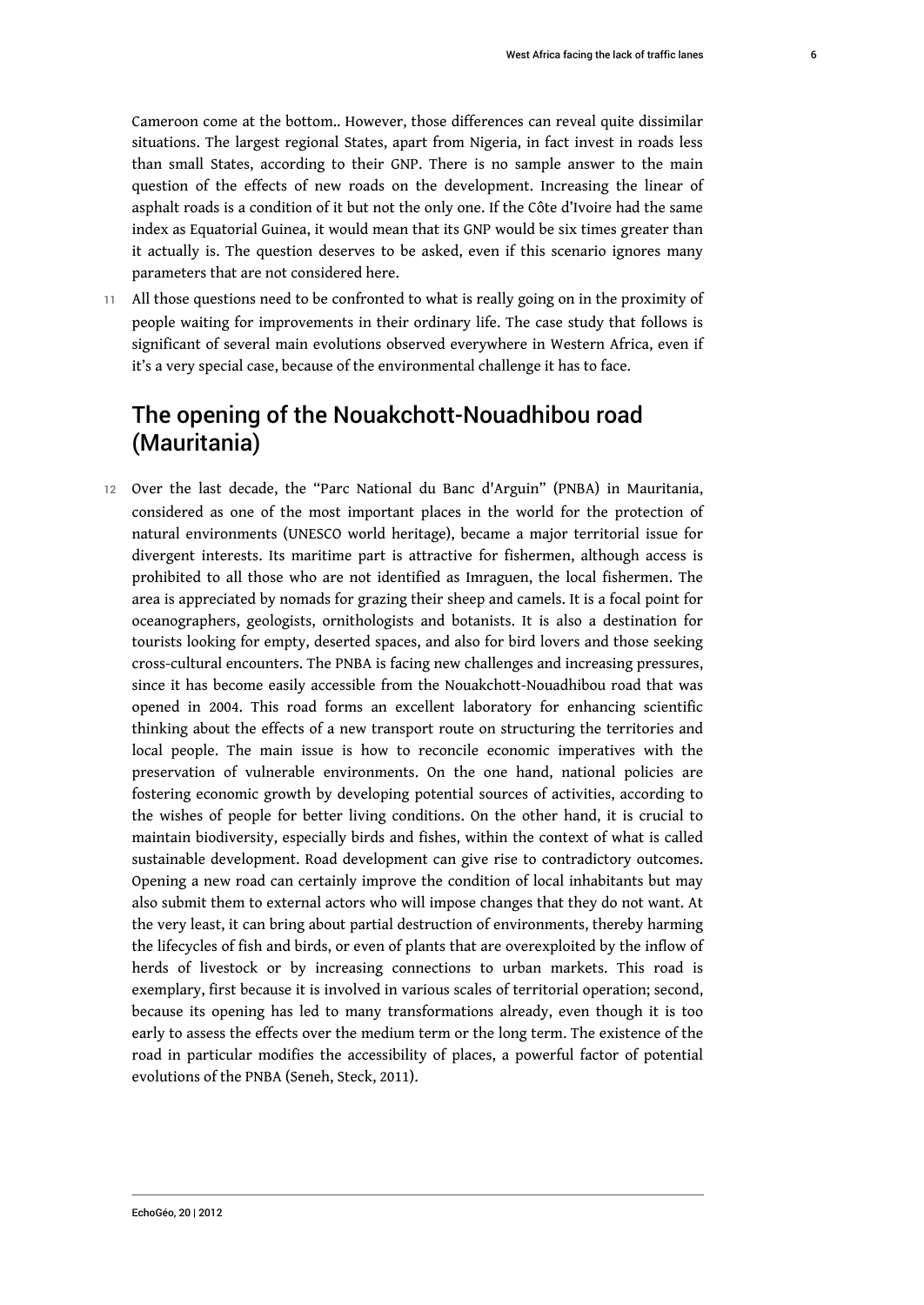### A multiscalar trans-Sahara Highway

13 The Nouakchott-Nouadhibou road must be considered at three scales: local, national and international. The question of its contribution to development has therefore to deal with the question of interactions between different interests whose purposes are not similar.





Seneh, Steck, 2011.

#### The impact of the road on the littoral

14 Whilst this is not its primary purpose, the road plays a quite decisive role in the organization of space that it crosses. It runs along the coastline for almost 470 km, that is two thirds of the littoral of Mauritania, even if it moves up to 60 km away of it because of the presence of the PNBA. However, this road serves to integrate the littoral into the territory of the nation. It offers new opportunities to local populations. It allows the Imraguen to supply Nouakchott and Nouadhibou fish markets much more actively than before. It also allows them to consume more easily various external goods and services (such as education, health care, and water) that were previously difficult to access. It also makes it also easier for tourists to come, in the frame of a national policy to encourage tourism. However, this road is full of ambiguities: it can lead to significant economic benefits for the Imraguen, whilst at the same time generating more pollution and exacerbating risks for vulnerable natural environments. In addition, this road, in its southern part, to the South of the PNBA, facilitates the implementation of two other major infrastructural projects: the Nouakchott international airport and the port of Tanit. At least, the road paves the way for the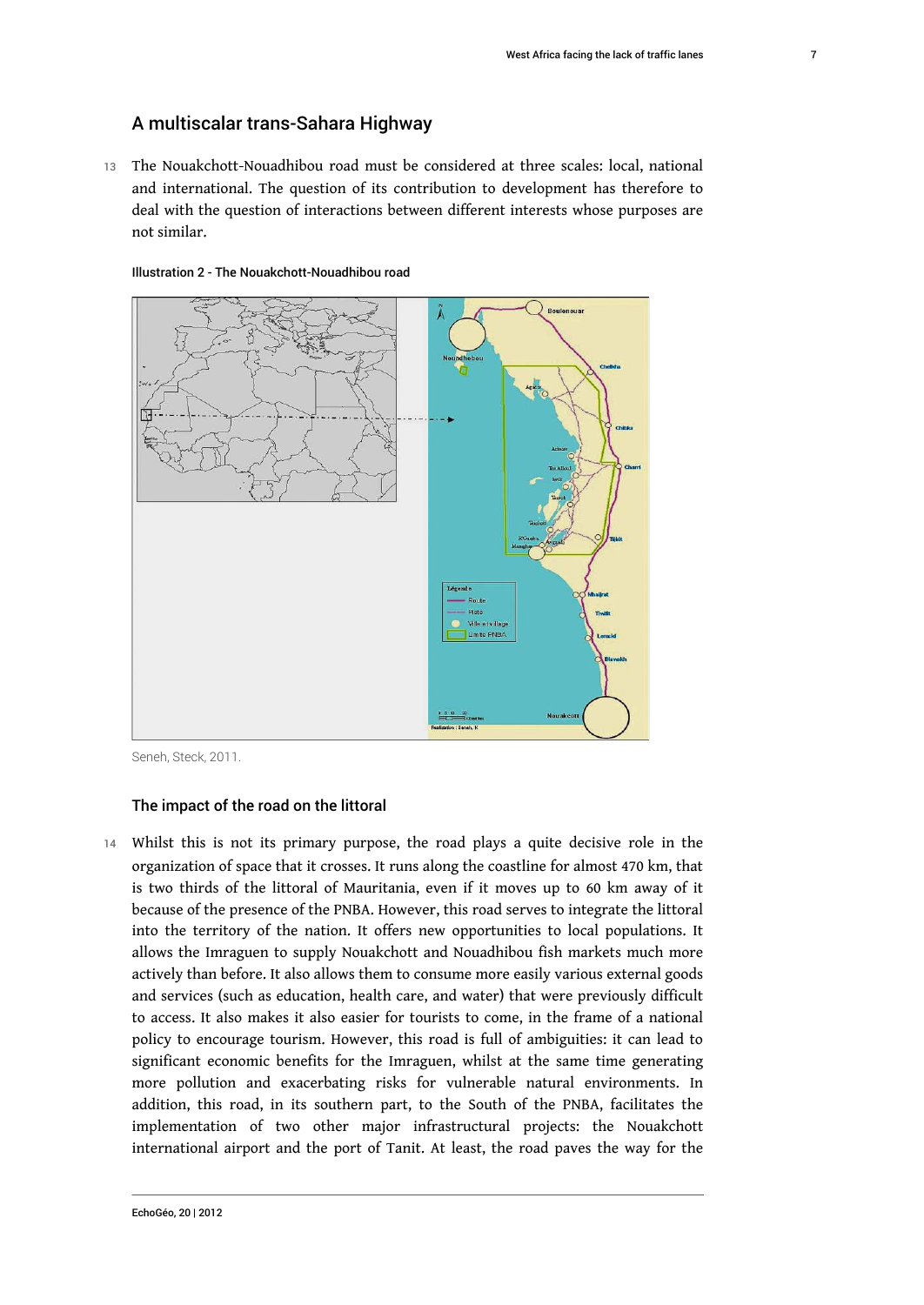exploitation of previously unexploited resources, such as the Tasiast gold mine and the hydrocarbon reserves identified off-shore close to the PNBA. The road aims to satisfy all these interests which are difficult to reconcile. For example, preservation of natural areas, until recently protected by their relative isolation, need to be reconciled with the wish of local people for better living conditions.

#### The opening of a road linking the two main Mauritanian cities

15 At the national level, the main objective of this road is to link the political capital, Nouakchott, to the economic capital, Nouadhibou. These two cities contain about a third of the population and constitute the main economic poles of production and consumption. Nouadhibou is the second city of the country behind Nouakchott to which it was not connected by hard roads until recently. Prior to the opening of the asphalt road, exchanges between Nouadhibou and the rest of the country were low, considering the economic and commercial potential of this city. Nouadhibou had very few links with Nouakchott, compared with its regular relations with Las Palmas in the Canary Islands or with Morocco and Spain, not to mention the specific enclave of the national industrial and mining company (SNIM) that positioned a part of Mauritanian territory in the globalized raw materials trade. As a gateway to Europe and cosmopolitan city, Nouadhibou had more to do with international partners than with national ones. The road, as an instrument of territorial control, has certainly modified this initial characteristic (Antil, Choplin, 2003). Linking the two major cities of Mauritania, the Nouakchott-Nouadhibou road facilitates economic exchanges between the commercial foci represented by the ports of Nouakchott and Nouadhibou, the Nouadhibou ore terminal and the two airports.

#### A new link between West African and the Maghreb

16 At the scale of international relationships, this road axis is becoming one of the fundamental links between the Maghreb and West Africa, indeed the first one to be completed, before other routes are opened between Algeria and Mali, or between Libya and Chad, for example. It allows, on the one hand, an increasing potential for Mauritanian integration to these two sub-regions, strengthening its position as an interface, and on the other hand providing the first asphalted fixed-link connection between West Africa and Europe (admittedly the Senegal River and the Strait of Gibraltar have to be crossed). This road is also a new solution for opening up some countries of the West African sub-region, such as Mali which seeks to escape from an uncertain relationship with the Côte d'Ivoire and which is now linked by asphalt roads both to Dakar and to Nouakchott, and therefore to this first transsaharan axis. For example, traders based in Bamako can buy fish in Nouadhibou and sell it two days later in Bamako. For Morocco, which experiences a certain diplomatic isolation in Africa because of conflict in the Western Sahara, this road brings about a Rabat-Nouakchott-Dakar axis, and even, one may say, an axis from Paris and Madrid to Rabat and Dakar.

#### The effects of the road on the territorial organization

17 The Nouakchott-Nouadhibou link is a good demonstration of what goes on when a new asphalt road is opened. Its opening modifies completely the accessibility of the PNBA,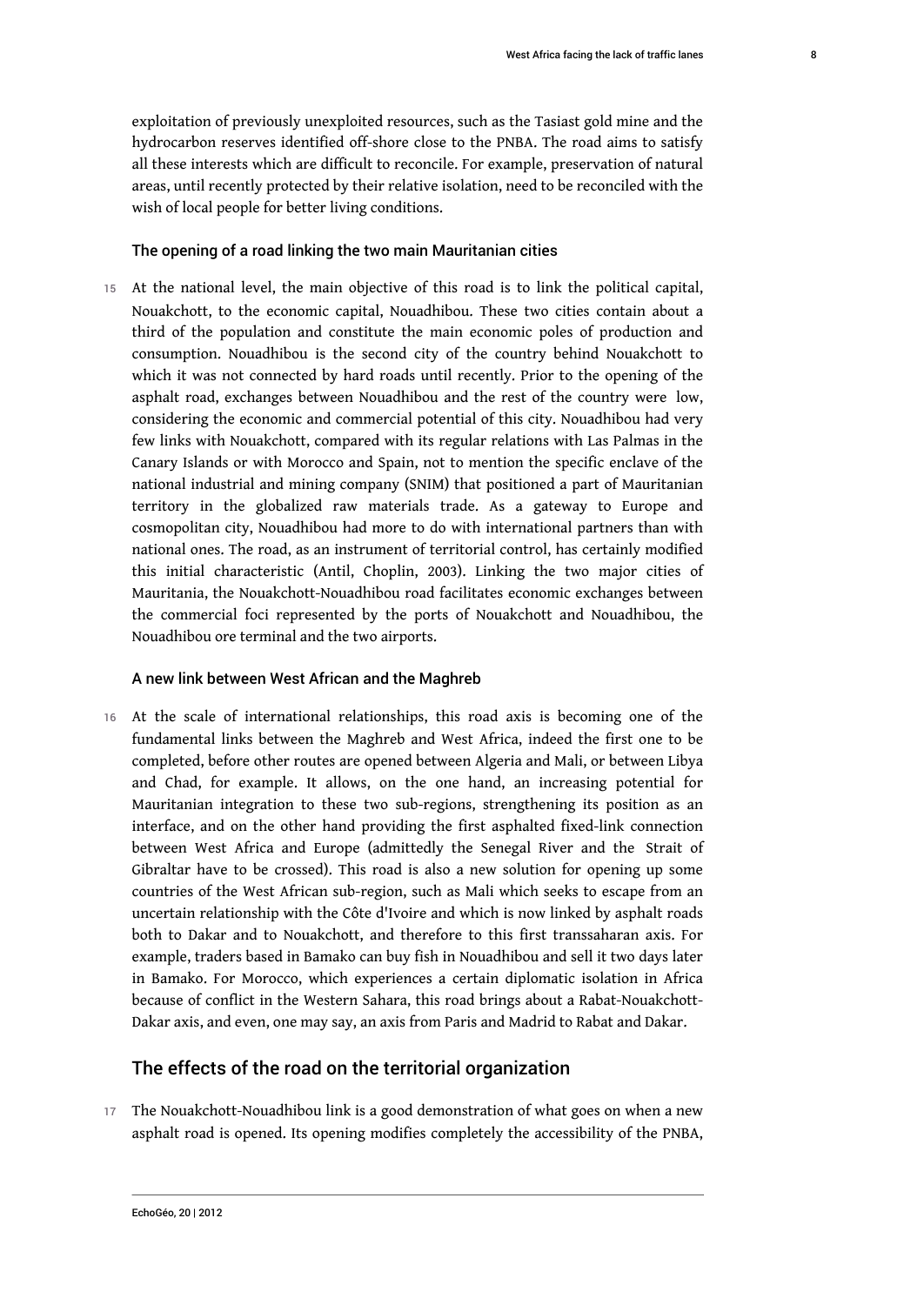considering accessibility as the process of interaction between an array of factors that are not all necessarily in direct relation with mobility. A road can actually promote the accessibility of places, enabling interrelationships between separate processes. But improving accessibility can also deeply disrupt the local population in their relation with the outside world. The question that arises concerns the capacity of the Nouakchott-Nouadhibou road to stimulate interactions in favour of the populations concerned.

#### A strong increase in traffic

18 First, the opening of the road led to a strong increase of traffic within five years (thirty times more), even if uncertainties remain over counts made by the national technical services in Mamghar, on the trail through the Park, for the years prior to the opening of the new road. These counts are, however, a reference to attempt to assess the magnitude of changes introduced by the asphalt road. At the same time, surveys conducted after the opening are also uncertain, regardless of the methodological precautions implemented, because they do not cover changes in flows throughout the year. Despite these uncertainties, the data are eloquent. Even if it is too early to know if traffic forecasts by the State services of 1000 vehicles per day on average in 2015 will prove to be correct, the opening of this new road certainly increased the volume of traffic. It allowed needs and expectations to be satisfied, with new traffic appearing that had been unthinkable in previous years.





Seneh, Steck, 2011.

#### The road as a means of promoting settlement

19 The Nouakchott-Nouadhibou road is becoming an area of attraction not only for fishermen and pastoralists but also for new population coming from elsewhere. It is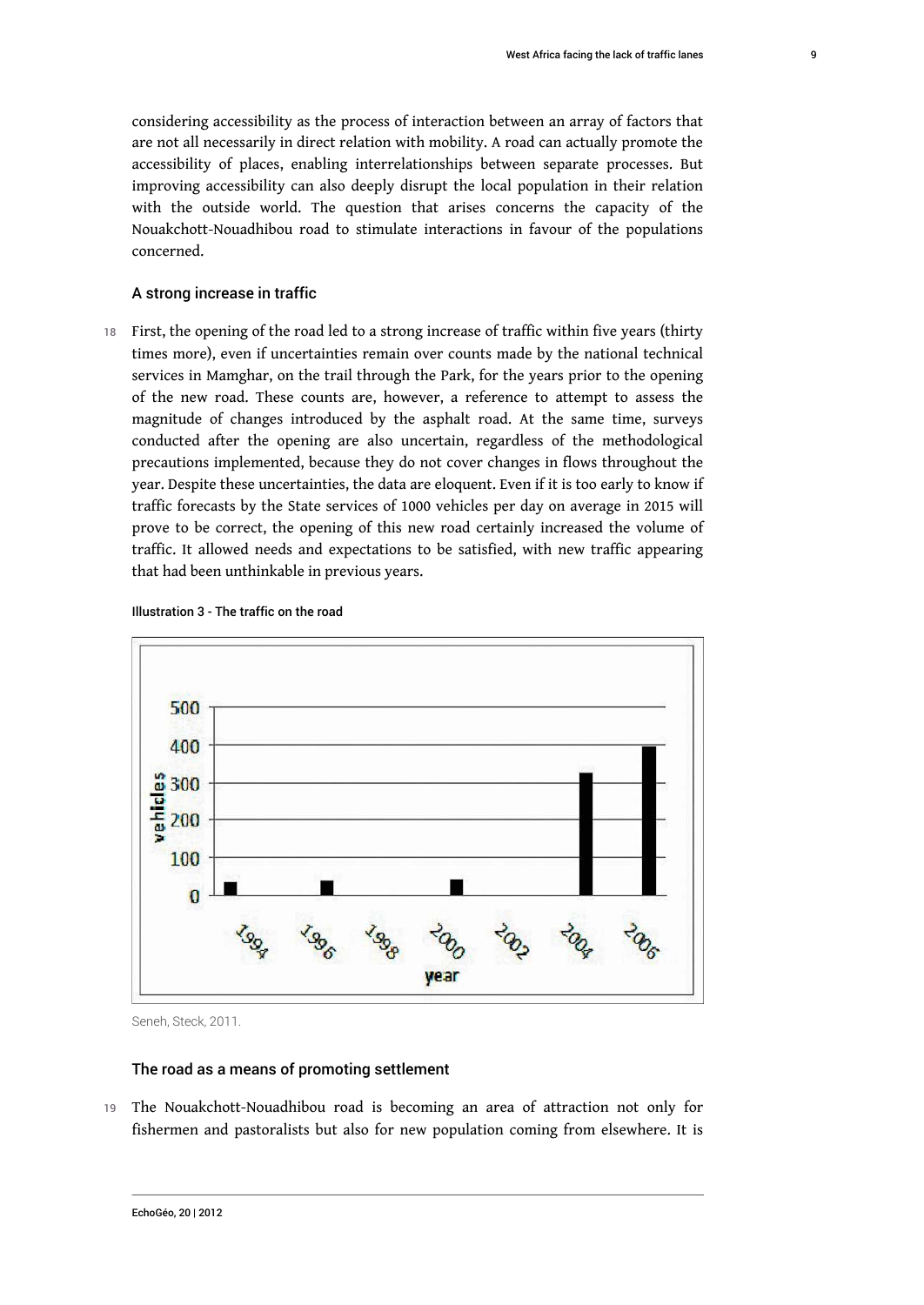becoming a mechanism to support the prosperity of economic activities that are already established.



Illustration 4 - The settlements along the road

- 20 Yet the phenomenon has not until now reached the same magnitude as that observed on the "Road of Hope" between Nouakchott and Nema, in the southern part of Mauritania (Dede, 2006). The opening of this axis has led to new territorial configurations: urban growth of former centres (Boutilimit, Aleg, Kiffa, Aïoun, Timbedra and Nema) and development of new towns (Tintane, Guerou, Magta Lahjar). This development is explained both by the rural exodus that occurred during years of drought and by the actions of the State delivering food aid and collective social services (education, health) in these urban centers.
- 21 The case of the Nouakchott-Nouadhibou road is different: no pre-existing city, people widely scattered at low densities, a great scarcity of water, and many fewer activities, including those in pastoralism. The settlement policy favored by the Mauritanian State should, however, find a new field of application with the Nouakchott-Nouadhibou road. Deep drillings made during the construction of the road make water supply easier and therefore allow permanent settlements to be installed. Installation of pylons for mobile telephone operations, which have become an essential instrument of communication requested by the inhabitants, provides another feature of attraction. The road becomes a territory where one can take advantages of new opportunities offered by the flows going through. The road involves the question of accessibility, however the level of accessibility, although decisive, is only one factor among others needed to assess the impact of road infrastructure. The question of accessibility can be considered in two ways, one being quantitative and based on graph theory and the theory of gravitation, and the other being qualitative and based on a series of factors not directly measurable but nonetheless decisive.
- 22 The Nouakchott-Nouadhibou road promotes the creation of settlements that may become new towns in the near future. The best example is Chami, equidistant from Nouakchott and from Nouadhibou. It is a gateway to the park but it is also a place

Seneh, Steck, 2011.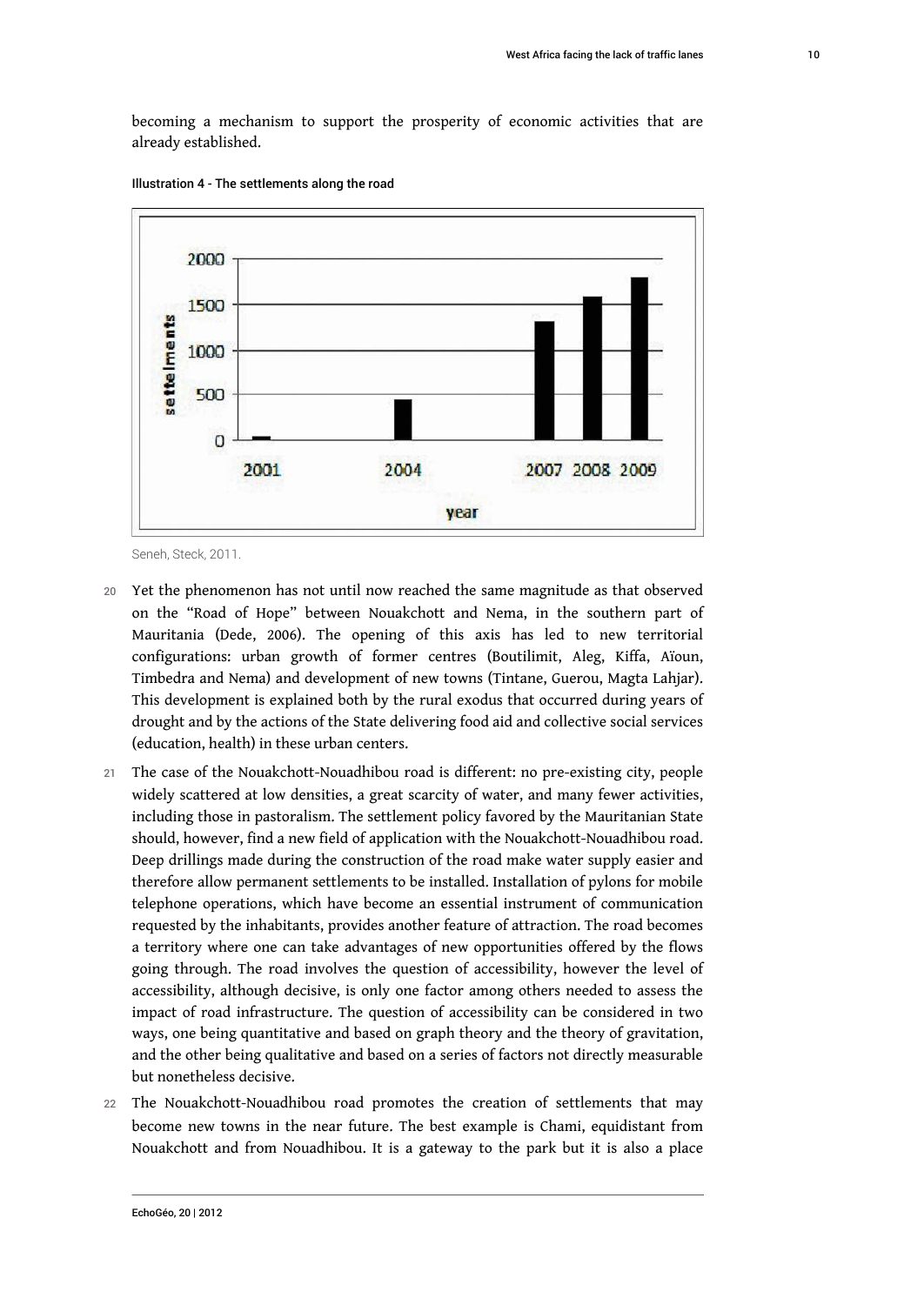where the drivers can find gasoline, food and drink, and rooms in which to rest. More and more people want to be there; they say "This is the place to be".

# The question of accessibility

23 The opening of a new road aims to improve the accessibility of places. Two kinds of accessibility are concerned. The first one is based on physical measures, according to graph theory. The second is based on what people concerned say about it, especially in the case of people living in a desert and in a protected area.

#### A quantitative approach to accessibility

24 We have chosen two main ways to identify accessibility: one focuses on the position of the places in the network, according to settlements or drilling sites; the other focuses on the attractiveness of these places linked to the others inside the same network.

#### Differential accessibility of the villages

25 Calculations applied to the Nouakchott-Nouadhibou asphalt road highlight differentiated accessibility between the Imraguen villages. A simplified graph of the tracks within the PNBA has been drawn, according to a survey of tracks by GPS made in 2008. Places, positioned according to their specific geographic coordinates, are connected by straight lines. Measuring the distances between each place of the network and all the other ones leads to a matrix classifying settlements according to their accessibility. The one which has the lowest sum of distances is the most accessible. According to this calculation, the most accessible villages are Iwik, TenAlloul and Arkeiss, and the least accessible villages are R'Gueiba, Mamghar and Agadir. Such a result shows the effects of the asphalt road. Mamghar, for example, the major village of the Park, was previously in an unavoidable position on the trail through the Park. However this village now suffers from remoteness from the asphalt road, which in turn damages its position

| Illustration 5 - The Imraguen villages accessibility |  |  |  |  |
|------------------------------------------------------|--|--|--|--|
|------------------------------------------------------|--|--|--|--|

| Village    | A(G)   | Rank of accessibility |
|------------|--------|-----------------------|
| Iwik       | 1217,9 | $\mathbf{1}$          |
| Ten Alloul | 1239,6 | $\overline{2}$        |
| Arkeiss    | 1303,4 | $\overline{2}$        |
| Teïchott   | 1316,5 | 4                     |
| Tessot     | 1327,0 | 5                     |
| Awguej     | 1419,1 | 6                     |
| R'Gueiba   | 1474,9 | $\overline{7}$        |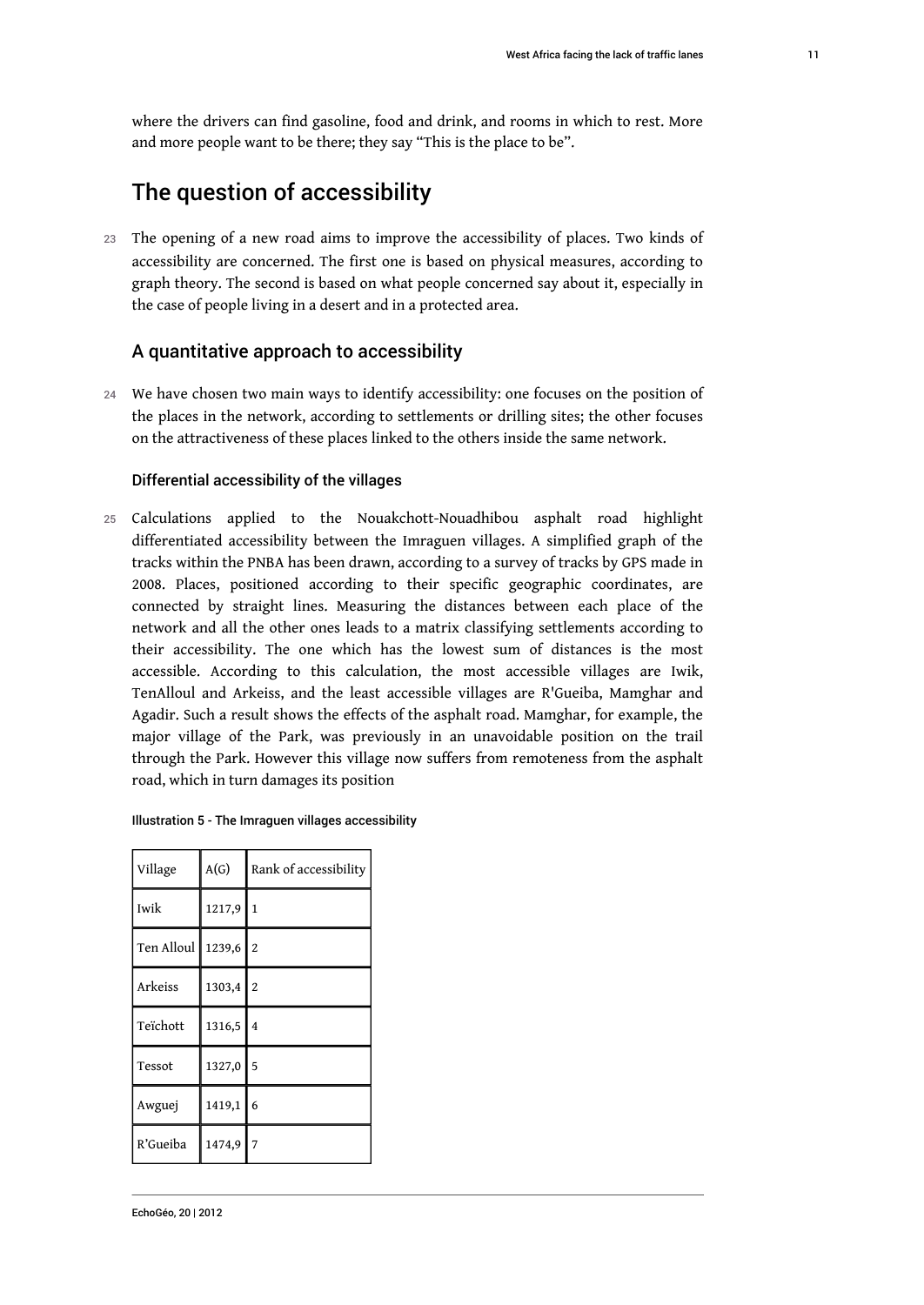| Mamghar 1499,5 8 |          |  |
|------------------|----------|--|
| Agadir           | 1775,8 9 |  |

Seneh, Steck, 2011.

26 It is also of major interest to calculate accessibility to drilling sites, vital for development. The accessibility matrix points out better access to water for Arkeiss, TenAlloul, and Iwik, but poor accessibility for Awguej (uninhabited for several years), R'Gueiba and Mamghar. Once more the case of Mamghar appears, suffering from remoteness from the main drilling sites along the new road.

#### Differential attractiveness of the PNBA settlements

- 27 Accessibility is not only a matter of distance. It has also to deal with the attributes of each place inside the network, according to the gravity model. This model leads to socalled potential accessibility, revealing the attractiveness of the place. In fact it is strongly linked with two underlying concepts: (1) attractiveness, i.e. the ability of a place to receive flows, and (2) emissivity, i.e. the ability of a place to issue flows, in a territorial network. The selected attributes chosen are: the number of inhabitants (the essential element of central place theory which, applying the theory of gravitation to towns, stipulates that their attractiveness is proportional to their size); the number of *lanches*, the local boats, as an indicator of the major economic activity of the Imraguen and therefore likely to contribute to the assessment of their economic attractiveness; and the number of vehicles, essential instruments in the productive capacity and means of opening up places in a system of circulation and trade. From different calculations, not discussed in this paper, it appears that potentially the most accessible villages are Iwik, Teichott and Mamghar. The case of the village of Mamghar is again interesting: it went from a strong situation to one of reduced traffic flow, with most vehicles using the asphalt road nowadays. Although this village suffers from difficult geographical access, as seen in the two approaches to accessibility presented above, it appears, however, as the potentially most attractive village in the park, given the number of vehicles and *lanches,* and its demographic weight. However, its population is declining fast (944 inhabitants in 2000, according to the Census of Population and Housing, and only 462 inhabitants in 2008, according to the Baseline Survey on Population Imraguen conducted by the Ministry for the Environment and Sustainable Development and PNBA). It is true that Mamghar is still the chief town of the district and is one of the two functional bases of the Park, the other being in Iwik. However, only Iwik combines high accessibility and strong attractiveness. It could have been possible also to calculate potential accessibility based on the price of water, feed, and diesel, wich is in fact a matter of distance. For example, the village of R'Gueiba which is marked by difficult access within the network of villages, the asphalt road and drilling sites, must bear a price of a 200-litre barrel of water of up to 2800 UM (10  $\epsilon$  in 2008), while prices at Iwik or Mamghar oscillate between 1000 and 1500 UM. By contrast, water is free in the small villages where vehicles can supply cooperatives, which is the case of Arkeiss, Agadir, Ten Alloul and Tessot.
- 28 The results obtained by the calculation of quantitative indicators of accessibility (graph theory and gravity model) are not sufficient to properly assess the accessibility of a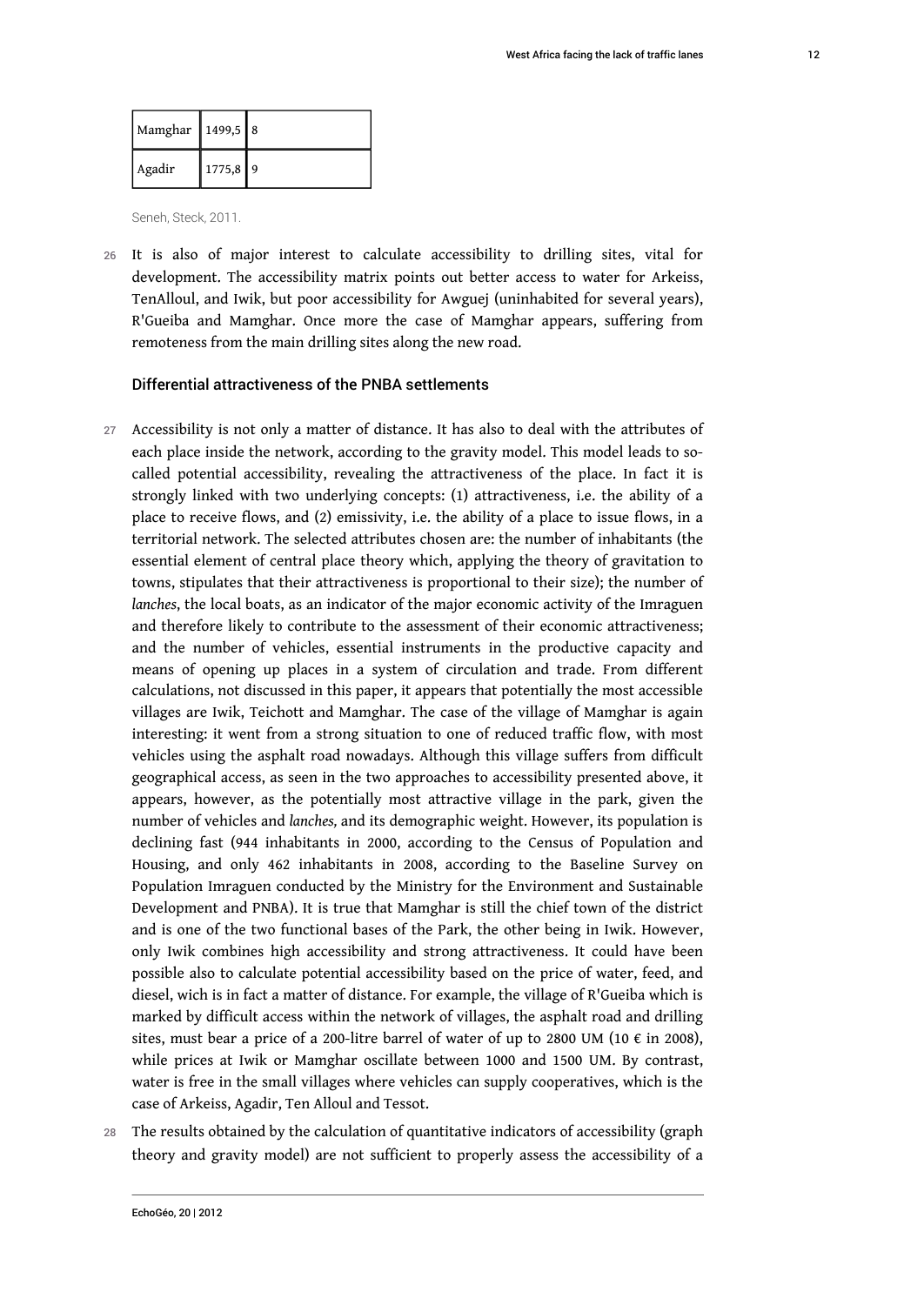place. It depends not only on its position in the network, but also on the subjective nature of accessibility that is felt and expressed by the population, on physical constraints of the environment (soils, climate and natural resources), and on regulations in force.

#### A qualitative approach to accessibility

#### Representations of accessibility by the population

29 Accessibility is also a matter of perceptions and representations. Before the opening of this road, travel between Nouakchott and Nouadhibou took two to four days for a fourwheel-drive cars and six to eight days for trucks. Local populations have long travelled to Nouadhibou in their special boats (*lanches)* (Lopez Bargados and J. Martinez Milan, 2010). It is always the case for the inhabitants of Agadir. For long periods, water and food could only come from Nouadhibou by sea. Access to the market and other basic services (health, education, water…) was very difficult. In addition, many people died, according to the local population, because of the lack of means for a rapid escape or when drivers got lost in the midst of a desert area without water or means of communicating. The use of road vehicles increased in the 1980s but remained uncommon. The proximity of the new road encourages local residents to travel, but most of the Imraguen are still without cars, even if numbers are growing slowly. But the Imraguen know very well all the opportunities that the road brings to them, even if there are not many vehicles passing through, cars belonging to the PNBA on business, or public transport vehicles for those who reside near the road, even if most of these do not stop between Nouakchott and Nouadhibou to pick up new passengers. Despite remaining difficulties, the families of nomadic pastoralists living in the hinterland and the Imraguen believe that since the opening of the road it has become easier to move, to gain access to services, to purchase goods, and to communicate. Only the inhabitants of Mamghar and Ten Alloul report that they are more cut off since the opening of the road. This opinion confirms the results of quantitative approaches already presented. Travellers using the old Nouakchott-Nouadhibou route used to stop in Manghar where drivers could find shops and places to eat and sleep. The new road, which now bypasses the PNBA, has negative effects on the people of these two villages, because fewer and fewer people choose to drive through the PNBA. So the population has to face the paradox of the road. On the one hand, they recognize the positive effects of improvement of accessibility: reduction of costs and delays in movement, promoting the maintenance of existing activities, attracting new settlements, and providing better access to basic services. On the other hand, they understand that ease of access may become counterproductive and may generate pollution and environmental degradation caused by the development of traffic resulting from this increased and/or uncontrolled accessibility. It is this paradox that officials must seek to manage. Difficulties are growing up quickly following the effect of the road on the movement of people inside the protected area: notably, young Mauritanians who are employed on Imraguen boats, Southern Saharan migrants who come to engage in fish processing, shepherds' employees coming with their herds during favorable periods, and merchants moving more easily to reach their customers… Moreover, many young Imraguen wish to marry women "of the city". It has become easier to go to the main towns and people can easily communicate by mobile phone. Young people believe that the city is more able to satisfy the needs of their families (including school, drinking water, health…). The area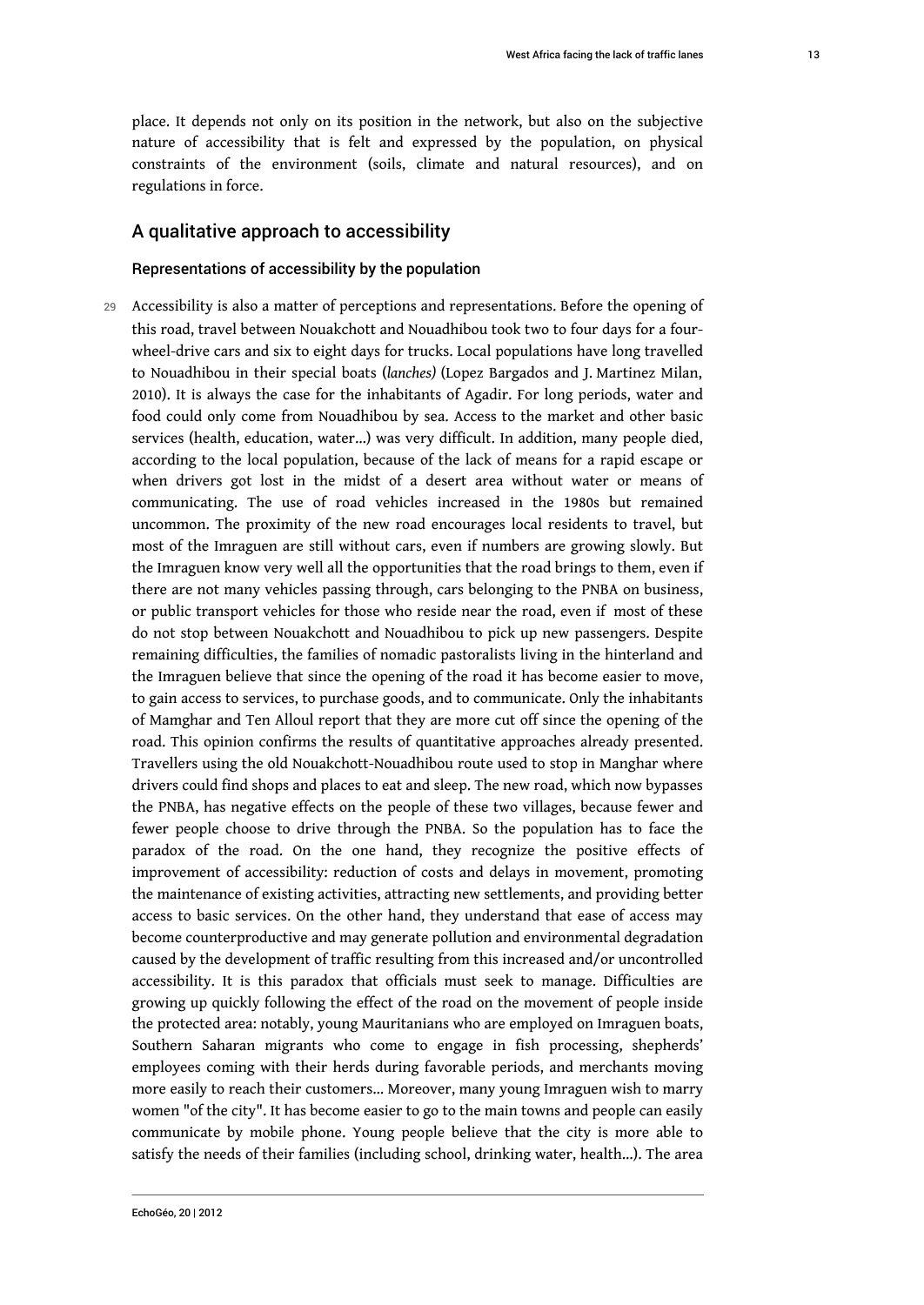of PNBA is considered as a more difficult environment because of lack of services and due to high living costs (prices of food and especially of freshwater are higher than in the city). The asphalt road is considered to provide an opportunity to achieve better living conditions.

#### The physical constraints of the environment

- 30 Accessibility is also a matter of natural barriers that are very well known by local people. Most of the trails inside the PNBA are not marked. The former main track is certainly still dotted with markers, which are relics of past times. But in most cases, the limits of the trails are not defined clearly, and there are several bundles of tracks that lead to the same destination. Thus, a trail may reach a width of several kilometres and is in fact a wide corridor of passage. The state of the tracks depends not only on frequency of use but also on physical characteristics. Usually sandy in character, track quality depends, paradoxically, upon relative moisture. Two types of soil characterize the PNBA southern tracks:
	- $\bullet$  the first type is a sandy soil characteristic of the trails that pass through the dunes of Azeffal, Akchar, Agneitir, connecting the area of the Tijirit where is the southern entrance to the PNBA and thevillages (Mamghar, R'Gueiba, Teichott, and Tessot). These tracks are often silted and difficult to cross, especially during frequent sandstorms. This may explain the difficult access of these villages and confirm the results of the calculations of geographical accessibility;
	- the second type of track has to do with *sebkhas*. The difficulty is the salinity of the soil and the risks of temporary flooding due to salt water. It is the case of tracks connecting the villages in the south of Iwik. Accessiblility declines very markedly during rain flows which are very unusual but can be brief and violent, and also at very high tides that flood the coastal *sebkhas*. In this way, absolute although temporary isolation is produced.
- 31 With regard to the connection of the northern villages of the PNBA from Chami to Iwik, Ten Alloul or Arkeiss and from the Wadi Chibkha or Chelkhett Leghtouta to Agadir, tracks usually are flat, hard and sometimes rocky. The Arkeiss-Agadir track which connects the South with the North of the Park is flat, sand-covered, and more or less hard, crossing virtually no *sebkhas*. This track is a fairly straight, monotonous, little frequented, with only exceptional traces of cars, hence there are few cues that can serve as a guide for travellers. Agadir is an island. So people need to use motor canoes, exceptionally permitted, from Techekche where the trail stops. Given this set of physical constraints, the villages in the south of the Park (Mamghar, Awguej, R'Gueiba, Teichott and Tessot) suffer from poorer accessibility than the villages in the North (Iwik, TenAlloul, Arkeiss). That said, the capacity of response of human societies to natural constraints can limit their effects. The modernization of transport and the expansion of Nouakchott city, afer the 1970s, have led the Imraguen to go to Nouakchoot rather than Nouadhibou, reached only by the sea, despite the awful conditions of driving to the capital. The road now enables the deployment of a complex set of relationships sometimes to Nouadhibou sometimes to Nouakchott being less ordered by the state of the tracks as was the case in the past.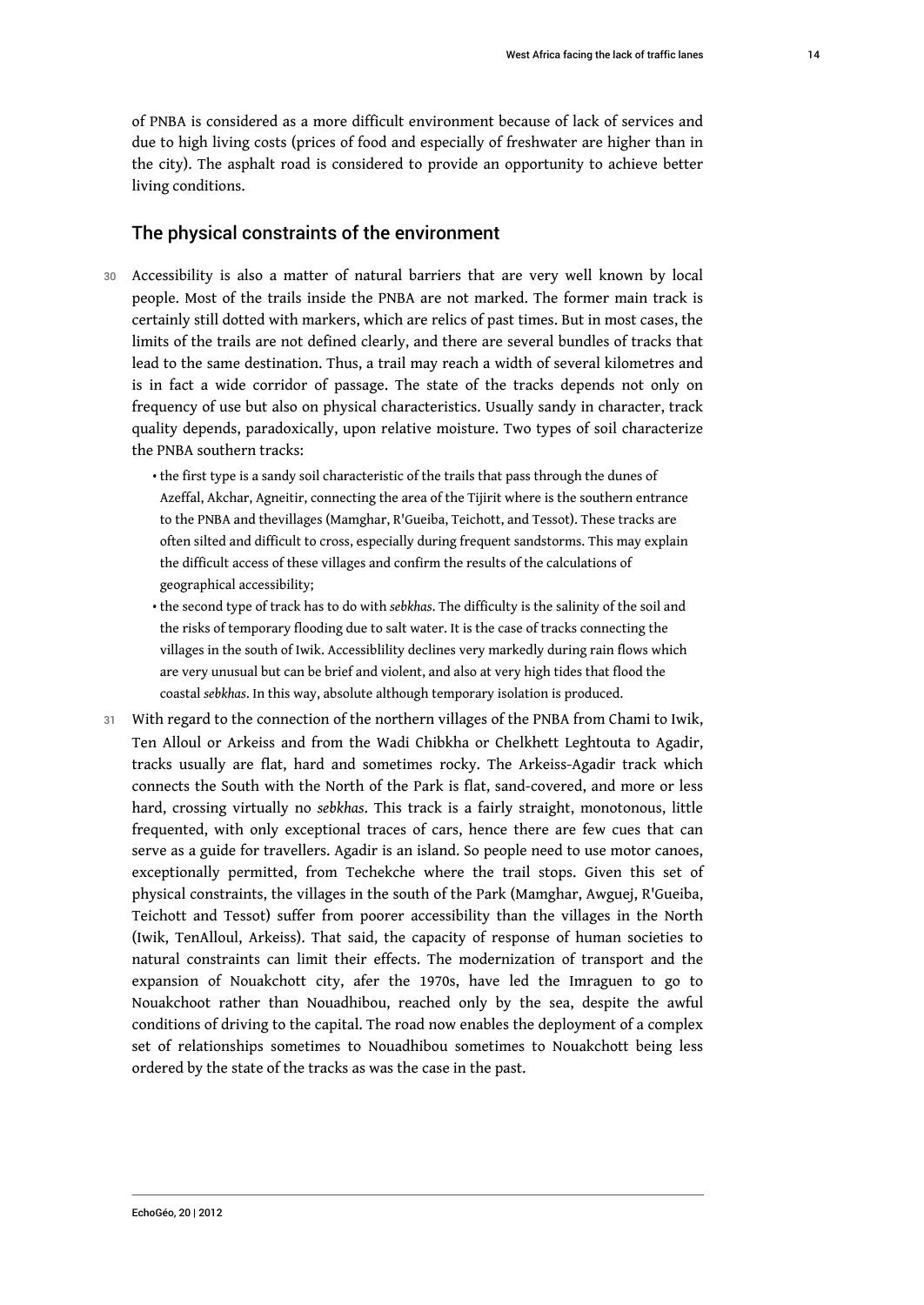### A protected area

32 The distinctiveness of the Nouakchott-Nouadhibou road from other Mauritanian roads lies in its very close proximity to an area of nature protection whose importance is recognized around the world. The PNBA covers more than 12 000 km2 (half of which are in marine areas) and is a truly exceptional ecological environment for the reproduction and rearing of many animal species. It is the largest marine herbarium of the Eastern Atlantic, the largest haven for Atlantic migratory animals, and the largest wetland area of the Sahara by virtue of its impressive biodiversity. Following designation in 1982, the PNBA is now one of the most important RAMSAR sites, and was recognized by UNESCO as a world heritage site in 1989. It receives support from the Banc d'Arguin international foundation (FIBA). It benefits from attention from international institutions charged with allocating regionally-specific designations (labels). In protected sites, environmental policies aim to limit or regulate human access on the basis of a number of ecological principles: anthropogenic pressure, capacity, workflow management, etc. The protection policy involves regulations restricting access to specific areas and prohibiting certain types of exploitation of natural and archaeological resources. In fact, these restrictions have few effects, given the relative weakness of exploitation and trafficking on the one hand, and the lack of controls on the other. Increasing pressure on these vulnerable environments, made possible by access from the asphalt road nearby, need to give rise to more restrictive measures. For example, among various problems, a worrying growth of plant poaching has been noticed. This mainly concerns the cutting of branches, with two species, *Maerua crassifolia* and *Salvadora persica* (tree roots in the area of the Agneïtir) being concerned. These species are sold in Mauritania and abroad, for example in Morocco, and also, according to some informants, in the countries of the Gulf where they are used in the pharmacopoeia and as toothpicks. But these plants are also important as a source of animal fodder and for their ability to stabilize and to fix sand dunes. They are therefore of vital significance for nomads. More serious than this plant poaching, is the threat of overgrazing that is increasing as a result of shepherds bringing herds to areas that have become more accessible as a result of the new road. One can also wonder about the spectacular increase in the exploitation of fishery resources in the Gulf of Arguin, especially of croaker, flathead mullet and sharks, during the 1990s and early 2000s. Ecological arguments led to measures in 2003 to forbid the exploitation of elasmobranches, whose survival had become very precarious because of the distinctiveness of their life cycles. The road was opened at a crucial moment, when fish species that were traditionally targeted (such as the flathead mullet) were becoming increasingly rare, fishing for very lucrative elasmobranches was prohibited, and and external operators were making increasingly insistent demands for fish supplies. This has led to a difficult dialogue between the Park officials and the fishermen. In a country where the recent application of environmental assessment as a tool for promoting sustainable development is still at a fledgling stage, the existence of the asphalt road is becoming a real problem. On the one hand, there is the fear of environmental degradation, that may prove irreversible, as a result of socio-economic changes linked to the opening of the road; on the other hand, there is the hope of benefitting from the impact of better accessibility. The real question for the future of the PNBA, following the opening of the road, is how to manage the opposition - or at least the distinction between people and the natural world, that has given rise to contrasting arguments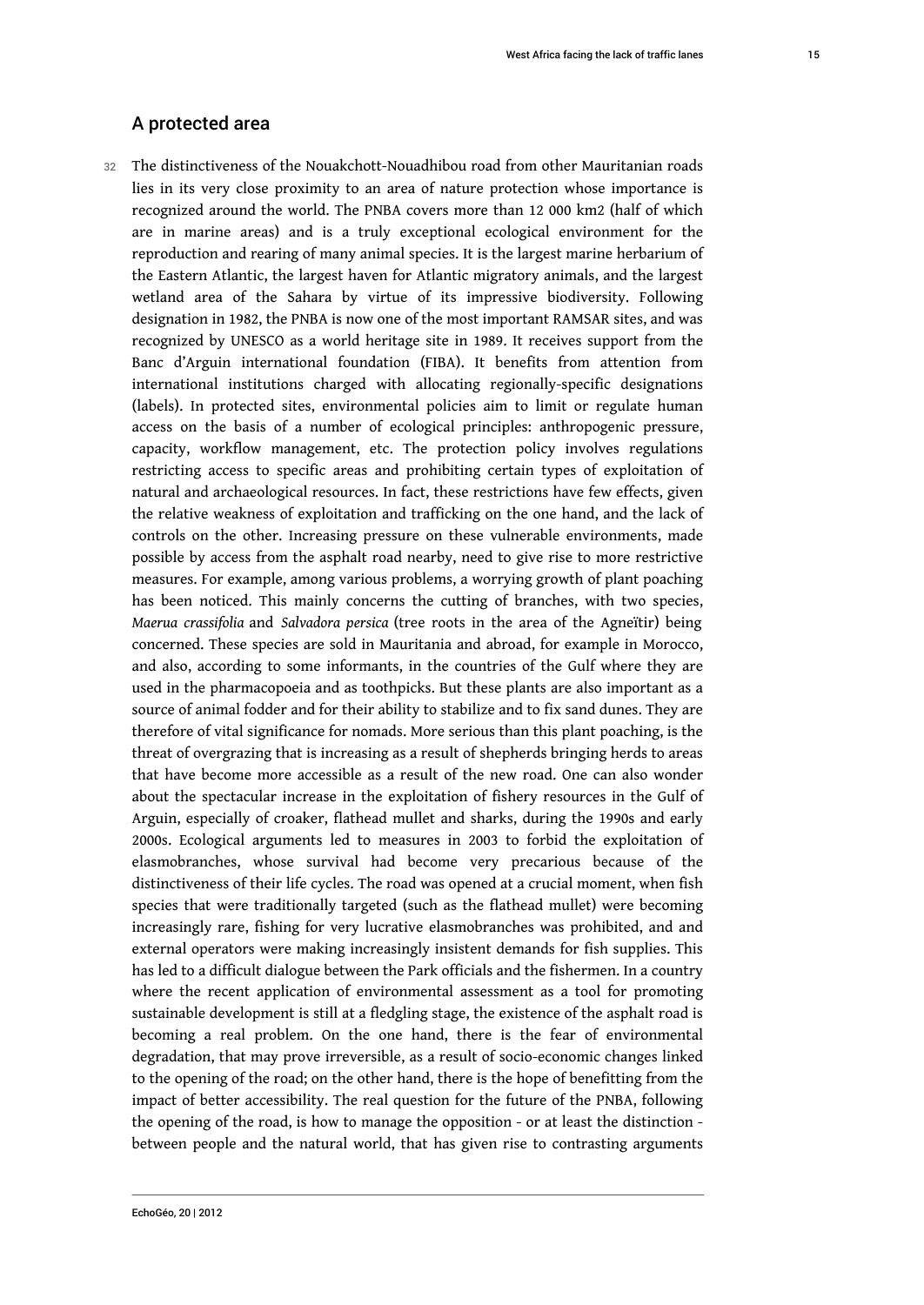that have reached a state of deadlock. A new infrastructure, as an innovation, is a generator or an accelerator of territorial dynamics that profoundly change the relationship between people and the natural environment. There is no future for the Park if it is not possible to take in account the people who live there.

# Accommodating planning effectiveness and social expectations

- 33 Building the asphalt road between Nouakchott and Nouadhibou has given rise to many crucial questions.
- 34 This road raises the question of reconciliation between socio-economic development for the benefit of local people and the protection of nature. This refers to the problem of "sustainable development", or more properly, according to the term used in defining protected areas, of "integrated conservation" (IUCN, 1980). This approach attempts to involve local people in the task of nature conservation, through attempting to produce an economic valuation of biodiversity (Rodary, 2011). The policy of conservation in the PNBA is being pushed by numerous non-governmental organizations and international institutions but is being challenged by local people who, increasingly, are denouncing the rules that now constrain their ancestral use of natural resources. This has led the authorities to enter into the logic of policies for "integrated conservation" which articulate nature conservation and resource management, alongside economic development and social requirements. This policy also leads to promoting the local environment as part of the distinctive Imarguen identity (Ould Cheikh, 2010). In fact, it is the policy of nature conservation which is in the spotlight. The attitude of local actors, who want to benefit from the opening of the asphalt road, is logical. It must therefore support modernization of existing production units, so-called "endogenous" elements, develop suitable storage centres, and encourage the purchase of new tools of production (such as *lanches* and nets), of processing and of transport. New attractiveness induced by the road must be thought in terms of local development strategy. It is not possible to build permanent installations in the park itself but rather on its outskirts, along the road. In such places, new economic players coming from outside the considered territory and acting in the Park according to the framework of agreements with the stakeholders, may be accommodated. The most obvious aim is to enable the people to improve their living conditions, while ensuring that there is not a rise of conflicts between different levels of actor competing for scarce resources, or further degradation of the environment to a point that would impair the livelihoods of those populations..
- 35 A second question is the need for further investment to open up largely landlocked territories, States or regions, that are still without modern infrastructure. For the ten next ten years, African countries need more than 250 billion US\$, i.e. 5% to 6% of their GNP, to invest in road networks (UNECA, 2007). For example, the Nouakchott-Nouadhibou road cost 83.5 millions € (66% of which was paid by the *Arab fund for economic and social developmentl*). Such an effort requires funding which exceeds local investing capacities. The call for international aid is crucial but obviously entails subscribing to requirements imposed by international organizations, of which the IMF and the World Bank occupy leading rank (Teravaninthorn, Raballand, 2009). Sectoral programmes for transport improvement are part of the logic behind submitting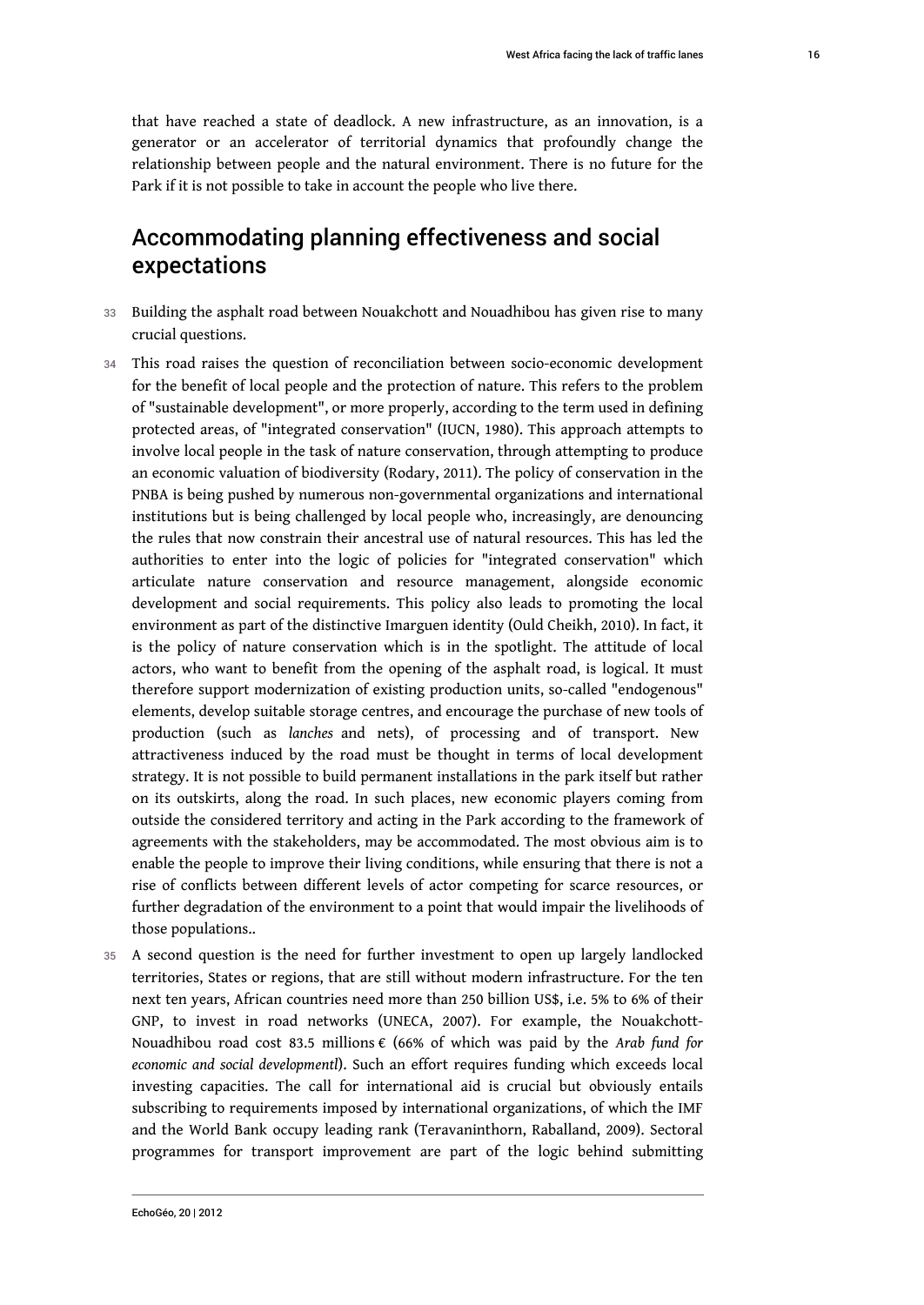requests for funding associated with the global liberalization of international trade. Among the partners in these policies are the European Union and China.

- 36 The third question refers to the development of exchanges, which represent a decisive instrument for promoting growth in productive activities, and carrying through progress and development. Extending road networks responds to the growing deployment of commercial activities that characterize West Africa. "The large West African traders operate at regional, national, trans-boundary and intercontinental scales." (Grégoire and Labazée, 1993, p. 22). The growth of transport activities and the rise of local and regional actors, alongside major international groups such as Bolloré or Maersk Logistics, illustrate an often overlooked vitality. The unions of carriers are now a force of economic and political importance to all of these African countries. In the case of the Nouakchott-Nouadhibou road, it is obvious that this route offers a new opportunity for all who need better access to African markets. The increased volume of trading flows makes this evident.
- 37 The fourth question returns to service ports which are gateways to the world, enclaves of the world economy, places of major activities, concentrations of population, and synapses of Africa in its contact with the main regular lines of international shipping that they seek to capture. Those port cities that are better connected to the rest of the Inland territories- and are best related to back country areas experiencing growth - will have the greatest assets for ship-owners to capture as they seek to find sufficient cargo to profit from each of their stopovers. Each coastal State thus has a very real interest to build good roads to reach inland and remote territories. The inland States also seek means to put the ports in competition for their custom rather than depending on just one of them. The case of Mali that decided to establish the "Entrepôts maliens" in all the major ports from Nouakchott to Cotonou illustrates the will to loosen dependence on Abidjan alone. The Malian road network is tailored to this political objective. The Nouakchott-Nouadhibou road links two ports which could be of greater importance for this part of Africa, even if they are small on the world scale.
- 38 The fifth issue involves the major issue of development, that is the problem of spatial equity, moreover of sustainable development. Territorial imbalances are compounded by reticular imbalances. To increase the effort of serving territories in difficulties is a considerable but inevitable challenge. The "golden trend" is rather to strengthen the capabilities of networks that are already the most active and best equipped. International links are much preferred, according to the growth of internal trade and especially the will of most of the actors who aim to establish regional cooperation, through an ambitious programme of economic, or even monetary union. For developing States what is needed is to optimize networks already in existence. Absolute connectivity has no meaning at that time. The emphasis on privileged axes is the most effective way to operate coherent and less expensive development, even if this leads at first to an accentuation of spatial inequality. Networks must be decided and built to serve people and not to destroy their living environment. The case study of the Nouakchott-Nouadhibou road puts forward this main issue. Development is a question of human purposes before being a question of flows running faster and faster along new infrastructures, even if those provide a means of development. It all depends on how they are integrated into the territories they serve.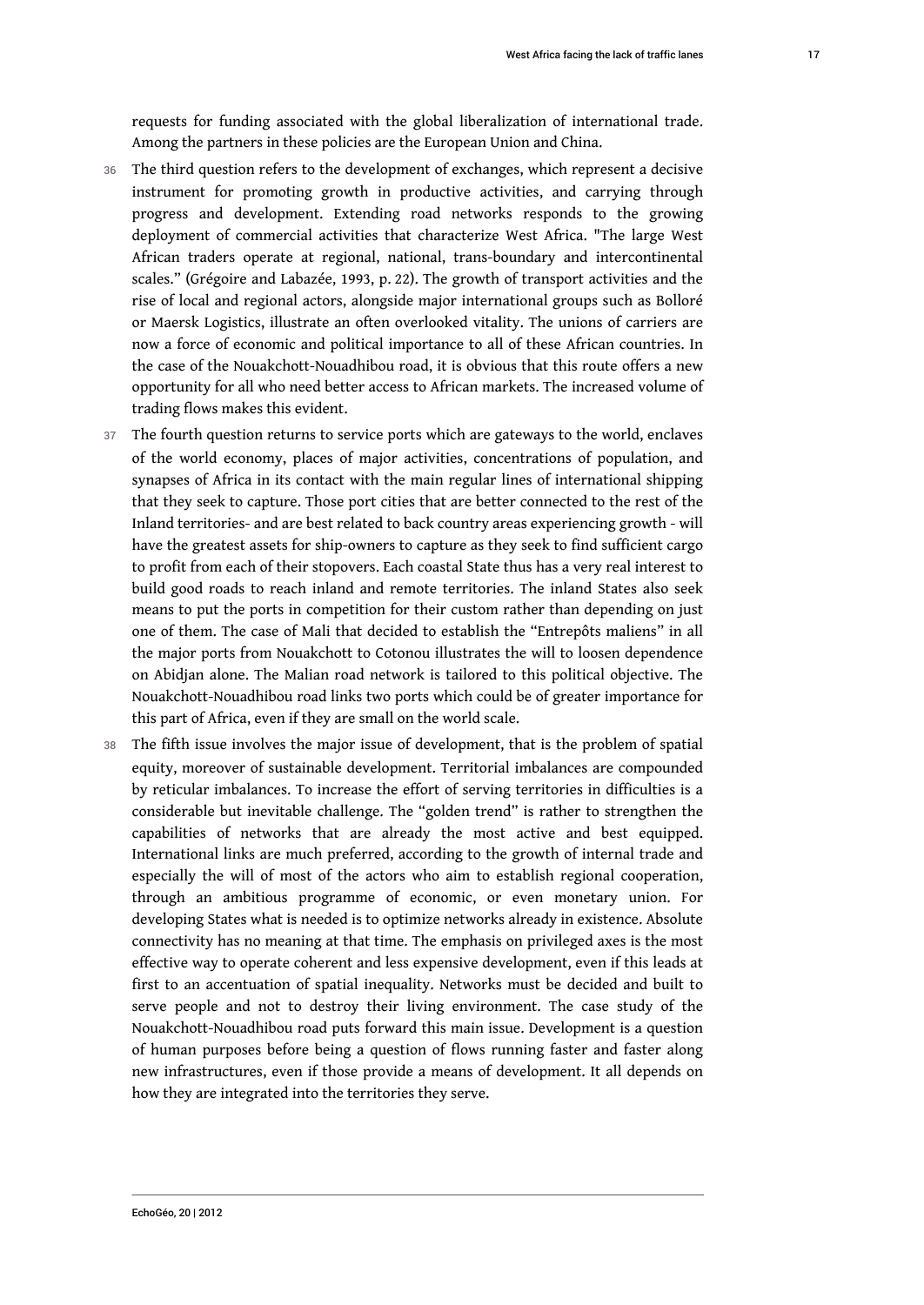



Seneh, Steck, 2011.

39 The launch of NEPAD (New Partnership for Africa's Development), this great ambition for a new beginning for Africa, in partnership with the most developed States, expresses very clearly the urgent need for a programme of infrastructural development, and of roads in particular, to advance towards development, focusing on human beings first.

### **BIBLIOGRAPHIE**

Antil A., Choplin A., 2003. Le chaînon manquant : la route Nouakchott-Nouadhibou, dernier tronçon de la transsaharienne Tanger-Dakar. *Afrique contemporaine,* n° 208, p. 115-126.

Chaléard J.-L., Chanson-Jabeur C., Béranger C., 2006. *Le chemin de fer en Afrique*. Karthala-Prodig-Sedet, 401 p.

Debrie J., 2010. From colonization to national territories in continental West Africa: the historical geography of a transport infrastructure network. *Journal of Transport Geography,* 18, n° 2 (Mars), p. 292-300.

Debrie J., Steck B., 2001. L'enclavement réévaluation théorique et application à l'espace Ouestafricain. *L'espace géographique,* 1/01.

Debrie J., Eliot E., Steck B., 2003. Mondialisation des réseaux de circulation en Afrique de l'Ouest. *Mappemonde,* 71, septembre 2003, Ed. Belin-RECLUS, p. 7-12.

Gasser M., Varler J. et Bakalowicz M. (dir.), 2004. *Autoroutes et aménagements Interactions avec l'environnement*. Presses polytechniques et universitaires romandes, collection Gérer l'environnement, Lausanne, 328 p.

Grégoire E. et Labazée P. (eds), 1993. *Grands commerçants d'Afrique de l'Ouest. Logiques et pratiques d'un groupe d'hommes d'affaires contemporains*. Paris, Karthala-ORSTOM, 262 p.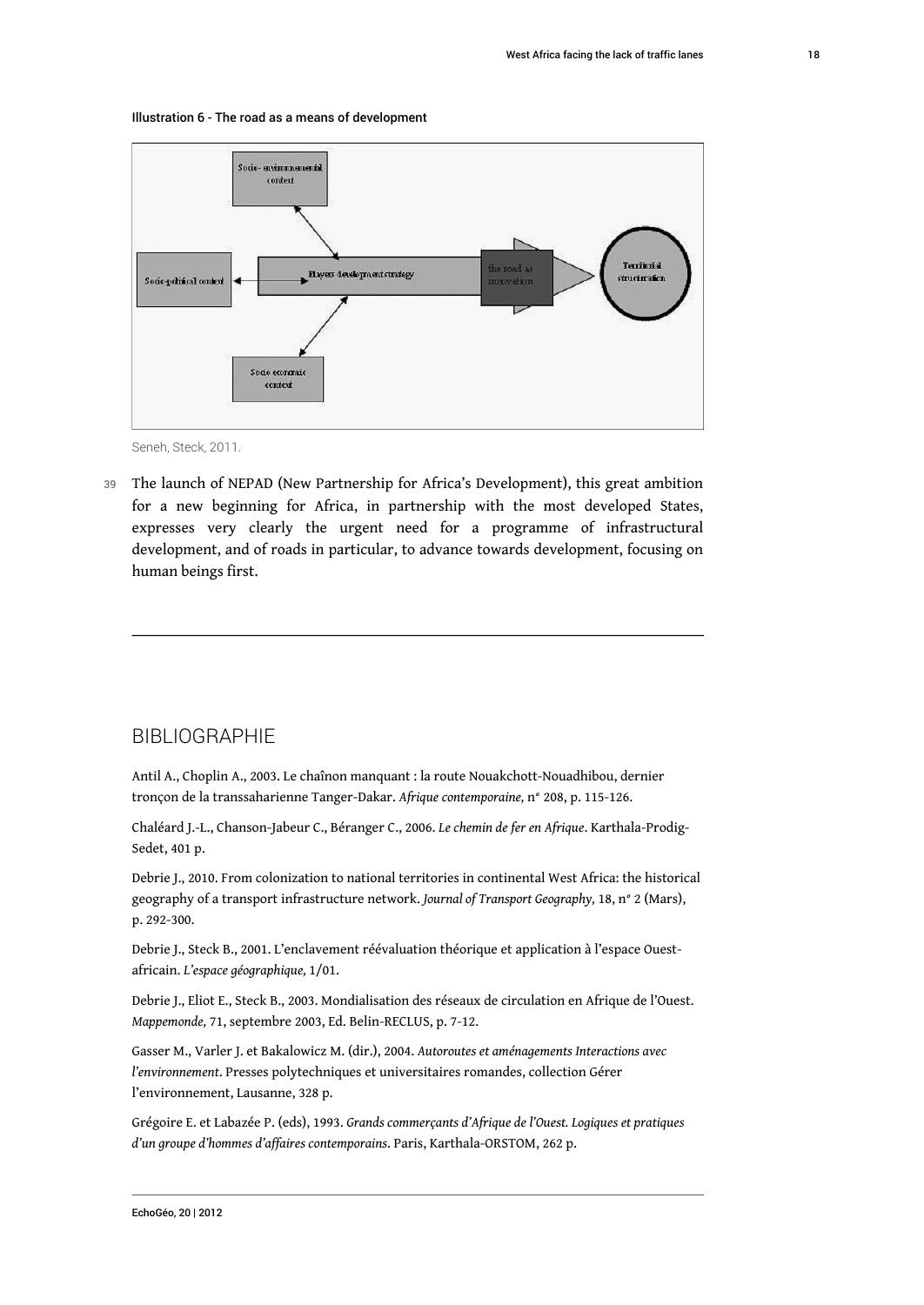Grieca M., Ndulo M, D. Bryceson D, Porter G & Mc Cray T, 2009. *Africa, transport and the Millennium Development Goals: achieving an internationally set agenda*. Cambridge Scholars Publishing.

Hoyle B. and Knowles R. (ed.). *Modern Transport Geography.* Wiley, 374 p.

Lombard J., Steck B., 2004. Quand le transport est d'abord un lieu ! *In* Lombard J. et Steck B., (dir.) Les lieux du transport dans les Suds, *Autrepart* 32, IRD et Armand Colin.

Lopez Bargados A. and Martinez Milan J. (eds.), 2010. *Cultures du littoral. Dynamiques frontalières entre les Canaries et la côte saharo-mauritanienne.*Coll. Alboran, Bellaterra, 255 p.

Offner J.-M., Pumain D., 1996. *Réseaux et Territoires*. Ed. de l'Aube, Paris, 280 p.

Ould Cheikh A.W., 2010. Les pêcheurs imraguen du Banc d'Arguin (Mauritanie) : « l'invention » d'une identité « écologique ». *In* A. Lopez Bargados et J. Martinez Milan (eds.), *Cultures du littoral. Dynamiques frontalières entre les Canaries et la côte saharo-mauritanienne*, coll. Alboran, Bellaterra, 255 p., p. 153-178.

Ould Dedde K., 2006. *Infrastructure de transport terrestre et mutation des systèmes territoriaux : le cas de la Route de l'Espoir en Mauritanie*. Thèse de doctorat de géographie, université du Havre.

Pelletier, J.-F., Alix, Y., 2011. Benchmarking the integration of corridors in international value networks: the study of African cases. *In* Hall P., McCalla R., Comtois C., Slack, B. (ed.), *Seaports in value chains: integrating gateways and corridors*, Farnham, Ashgate, p. 173–191.

Plassard F., 1995. Les réseaux de transport et de communication. *Encyclopédie de Géographie,*  Brunet R., Ferras R., Pumain D. (dir.), Economica, 1167 p., p. 515-538.

Porter G., 1995. The impact of road construction on women's trade in rural Nigeria. *Journal of Transport Geography*, vol. 3, n°1, p. 3-14.

Rimmer P.-J., 1977. A conceptual framework for examining urban and regional transport needs in south-east Asia. *Pacific Viewpoint,* 18, p. 133-147.

Rodary E., 2011. Crises et résistants : les écologies politiques en Afrique. *Ecologie & politique,* 2011/2 (n° 42).

Sen A., 2001. *Development as freedom.*Alfred A Knopf, New York, 366 p.

Seneh K., Steck B., 2011. La route Nouakchott-Nouadhibou un enjeu décisif pour le Parc national du Banc d'Arguin. *In* Boulay S. et Lecoquierre B., (dir), *Le littoral mauritanien à l'aube du XXIe siècle, Peuplement, gouvernance de la nature, dynamiques sociales et culturelles*, Karthala, Paris, 431 p., p. 173-196.

Steck B., 2009. Transport et développement. *In* Brocard M. [sous la dir. de], *Transports et territoires, enjeux et débats*, coll. Carrefours, Ellipses: Paris, 188 p., p. 125-156.

Taaffe J.-T., Morrill R., Gould P.., 1963. Transport expansion in underdeveloped countries. *Geographical Review* 53, p. 502-529.

Teravaninthorn S., Raballand G., 2009. *Le prix et le coût du transport en Afrique*. Banque mondiale, Washington D.C., 160 p.

UNECA, 2007. *Situation des transports en Afrique*. 18 p.

19